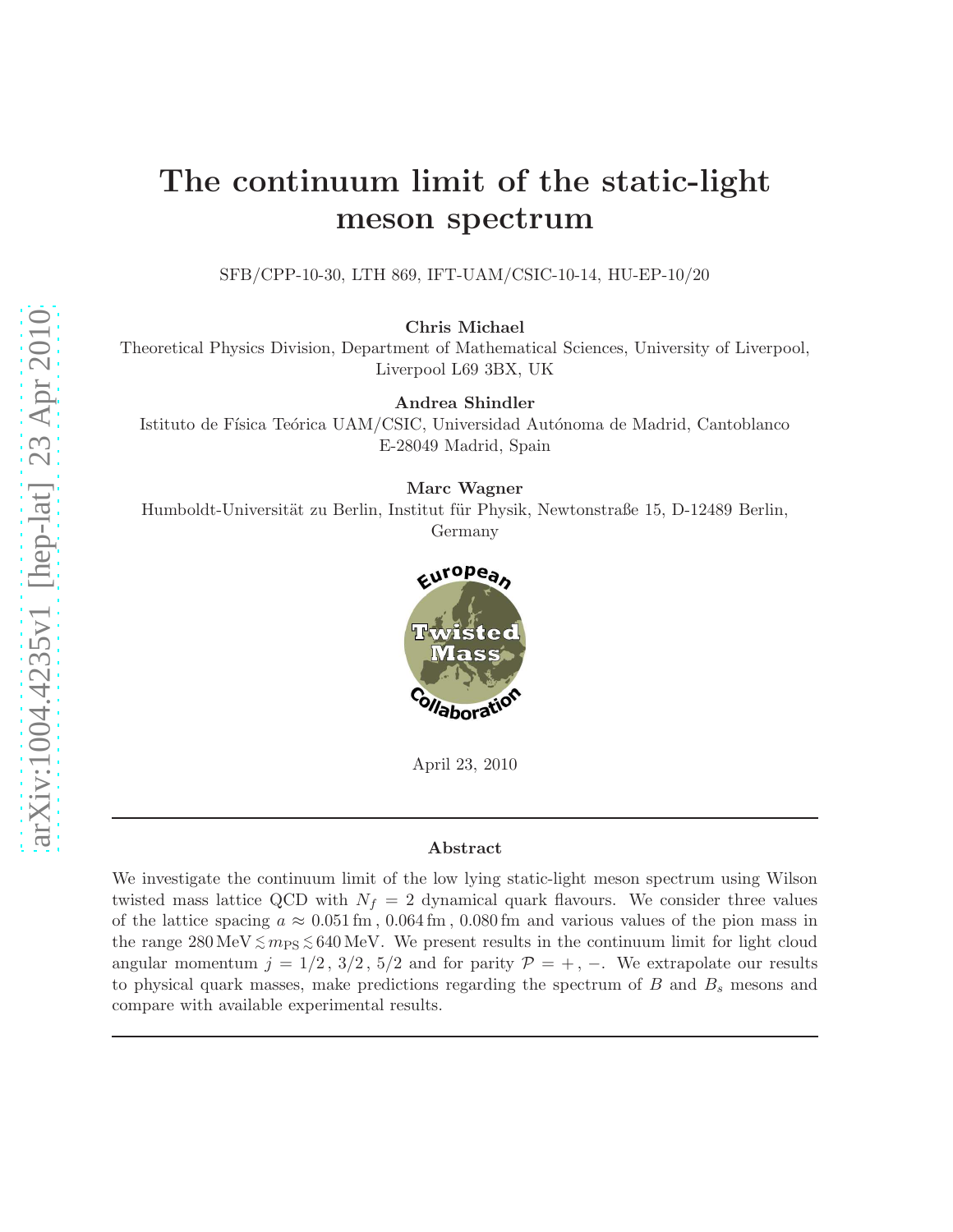### 1 Introduction

A systematic way to study  $B$  and  $B<sub>s</sub>$  mesons from first principles is with lattice QCD. Since  $am_b > 1$  at currently available lattice spacings for large volume simulations, one needs to use for the b quark a formalism such as Heavy Quark Effective Theory (HQET) [\[1,](#page-15-0) [2\]](#page-15-1) or Non-Relativistic QCD [\[3\]](#page-15-2). An alternative procedure has recently been proposed [\[4\]](#page-15-3) which is based on HQET but does not make use of the static point. Here we follow the standard HQET route, which enables all sources of systematic error to be controlled.

In the static limit a heavy-light meson will be the "hydrogen atom" of QCD. Since in this limit there are no interactions involving the heavy quark spin, states are doubly degenerate, i.e. there is no hyperfine splitting. Therefore, it is common to label static-light mesons by parity P and the total angular momentum of the light degrees of freedom j with  $j = |l \pm 1/2|$ , where l and  $\pm 1/2$  denote respectively angular momentum and spin. An equivalent notation is given by  $l_{\pm}$ , which reads  $S \equiv (1/2)^{-}$ ,  $P_{-} \equiv (1/2)^{+}$ ,  $P_{+} \equiv (3/2)^{+}$ ,  $D_{-} \equiv (3/2)^{-}$ ,  $D_{+} \equiv (5/2)^{-}$ ,  $F_-\equiv (5/2)^+$ ,  $F_+\equiv (7/2)^+$  ... The total angular momentum of a static-light meson is either  $J = j + 1/2$  or  $J = j - 1/2$ , where both states are of the same mass. Note that in contrast to parity, charge conjugation is not a good quantum number, since static-light mesons are made from non-identical quarks.

The static-light meson spectrum has been studied comprehensively by lattice methods in the quenched approximation with a rather coarse lattice spacing [\[5\]](#page-15-4). Lattice studies with  $N_f = 2$ flavours of dynamical sea quarks have also explored this spectrum [\[6,](#page-16-0) [7,](#page-16-1) [8,](#page-16-2) [9,](#page-16-3) [10,](#page-16-4) [11,](#page-16-5) [12\]](#page-16-6). Here following our initial study [\[13,](#page-16-7) [14\]](#page-16-8), we use  $N_f = 2$  flavours and are able to reach lighter dynamical quark masses, which are closer to the physical  $u/d$  quark mass, so enabling a more reliable extrapolation. Note that in our formalism, maximally twisted mass lattice QCD, mass differences in the static-light spectrum are  $\mathcal{O}(a)$  improved so that the continuum limit is more readily accessible. We now extend our study to include three different lattice spacings, which gives us confidence that we are indeed extracting the continuum limit.

In this paper, we approach the  $B$  meson spectrum by concentrating on the unitary sector, where valence quarks and sea quarks are of the same mass. This is appropriate for static-light mesons with a light quark, which is  $u$  or  $d$ .

We also estimate masses of  $B_s$  mesons with s quarks of physical mass, where the s quark is treated as a valence quark in the sea of light  $u$  and  $d$  quarks (so this is a partially quenched study). We took our s quark mass values from ETMC studies of strange mesons [\[15,](#page-16-9) [16\]](#page-16-10).

Within the twisted mass formalism, it is feasible to use  $N_f = 2 + 1 + 1$  flavours of dynamical sea quarks, which would give a more appropriate focus on the static-strange meson spectrum if strange quark sea effects were significant. This is under study by ETMC.

In HQET the leading order is just the static limit. The next correction will be of order  $1/m_Q$ , where  $m_Q$  is the mass of the heavy quark. This correction is expected be relatively small for b quarks, but larger for c quarks. Lattice methods to evaluate these  $1/m_Q$  contributions to the B meson hyperfine splittings have been established and tested in quenched studies [\[17,](#page-16-11) [18,](#page-16-12) [19,](#page-16-13) [20,](#page-16-14) [21\]](#page-17-0). We intend to explore these contributions using lattice techniques subsequently. An alternative way to predict the spectrum for  $B$  and  $B_s$  mesons is to interpolate between  $D$  and  $D<sub>s</sub>$  states, where the experimental spectrum is rather well known, and the static limit obtained by lattice QCD assuming a dependence as  $1/m_Q$ . Thus the splittings among B and  $B_s$  mesons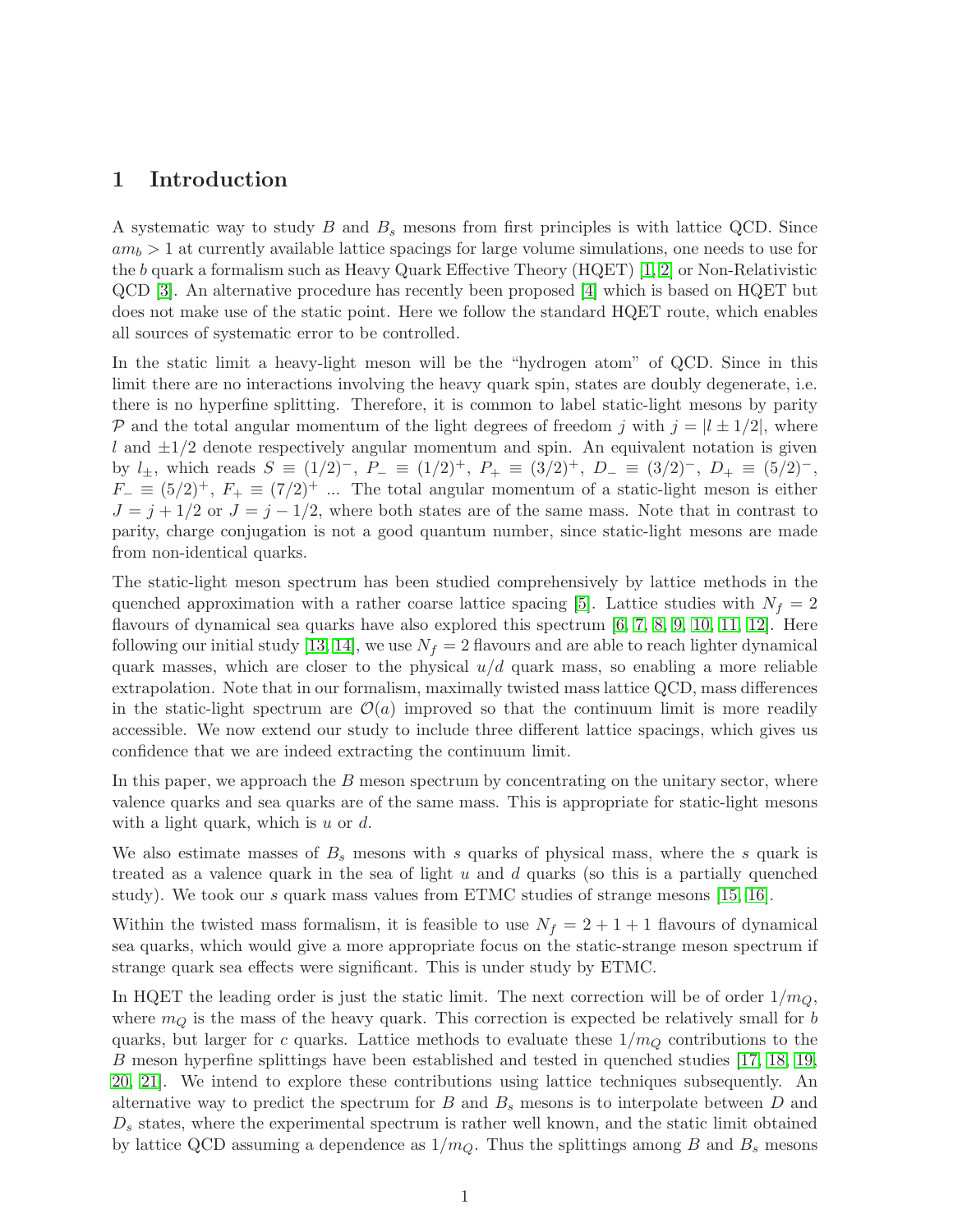should be approximately  $m_c/m_b \approx 1/3$  of those among the corresponding D and  $D_s$  mesons.

For excited  $D<sub>s</sub>$  mesons, experiment has shown that some of the states have very narrow decay widths [\[22\]](#page-17-1). This comes about, since the hadronic transitions to DK and  $D_sM$  (where M is a flavour singlet mesonic system, e.g.  $\eta'$ ,  $\pi\pi$  or  $f_0$ ) are not allowed energetically. The isospin violating decay to  $D_s\pi$  together with electromagnetic decay to  $D_s\gamma$  are then responsible for the narrow width observed. A similar situation may exist for  $B<sub>s</sub>$  decays and we investigate this here using our lattice mass determinations of the excited states. This will enable us to predict whether narrow excited  $B_s$  mesons should be found.

As well as exploring this issue of great interest to experiment, we determine the excited state spectrum of static-light mesons as fully as possible. This will help the construction of phenomenological models and will shed light on questions such as, whether there is an inversion of the level ordering with  $l_+$  lighter than  $l_-\$  at larger l or for radial excitations as has been predicted [\[23,](#page-17-2) [24,](#page-17-3) [25,](#page-17-4) [26,](#page-17-5) [27\]](#page-17-6).

Since we measure the spectrum for a range of values of the bare quark mass parameter  $\mu_q$  for the light quark, we could also compare with chiral effective Lagrangians appropriate to HQET. This comparison would be most appropriate applied to heavy-light decay constants in the continuum limit (see ref [\[28\]](#page-17-7)). Since that study awaits more precise renormalization constants, we do not discuss it further here.

Since we have discussed the basic methods in a previous paper [\[14\]](#page-16-8), in this paper we present only briefly the details of our computation of static-light meson mass differences. We give a full discussion of our extrapolation to the continuum and to physical light quark masses. We also discuss the interpolation to the physical b quark mass.

### 2 Lattice details

We use  $N_f = 2$  flavour gauge configurations produced by the European Twisted Mass Collaboration (ETMC). The gauge action is tree-level Symanzik improved [\[29\]](#page-17-8), while the fermionic action is Wilson twisted mass at maximal twist (cf. e.g. [\[30\]](#page-17-9) and references therein). As argued in [\[14\]](#page-16-8) this ensures automatic  $\mathcal{O}(a)$  improvement for static-light spectral quantities, e.g. mass differences of static-light mesons, the quantities we are focusing on in this work.

We use three different values of the lattice spacing  $a \approx 0.051 \,\text{fm}$ ,  $0.064 \,\text{fm}$ ,  $0.080 \,\text{fm}$  and various values of the pion mass in the range  $280 \,\text{MeV} \lesssim m_{\text{PS}} \lesssim 640 \,\text{MeV}$ . All lattice volumes are big enough to fulfill  $m_{\text{PS}}L > 3.2$ . The ensembles we are considering are listed in Table [1.](#page-3-0) Details regarding the generation of gauge configurations and analysis procedures for standard quantities (e.g. lattice spacing, pion mass) can be found in [\[31,](#page-17-10) [32\]](#page-17-11).

In Table [1](#page-3-0) we also list the number of gauges, on which we have computed static-light correlation functions, and the number and type of inversions performed to estimate light quark propagators stochastically. Note that in contrast to our previous work [\[13,](#page-16-7) [14\]](#page-16-8) we treat  $B_s$  mesons in a partially quenched approach, where the mass of the valence quark is approximately the mass of the physical s quark, taken from the study of strange mesons using the same configurations  $[15,$ [16\]](#page-16-10),

•  $\beta = 3.90 \rightarrow \mu_{\text{q},\text{valence}} = \mu_{\text{q},s} = 0.022,$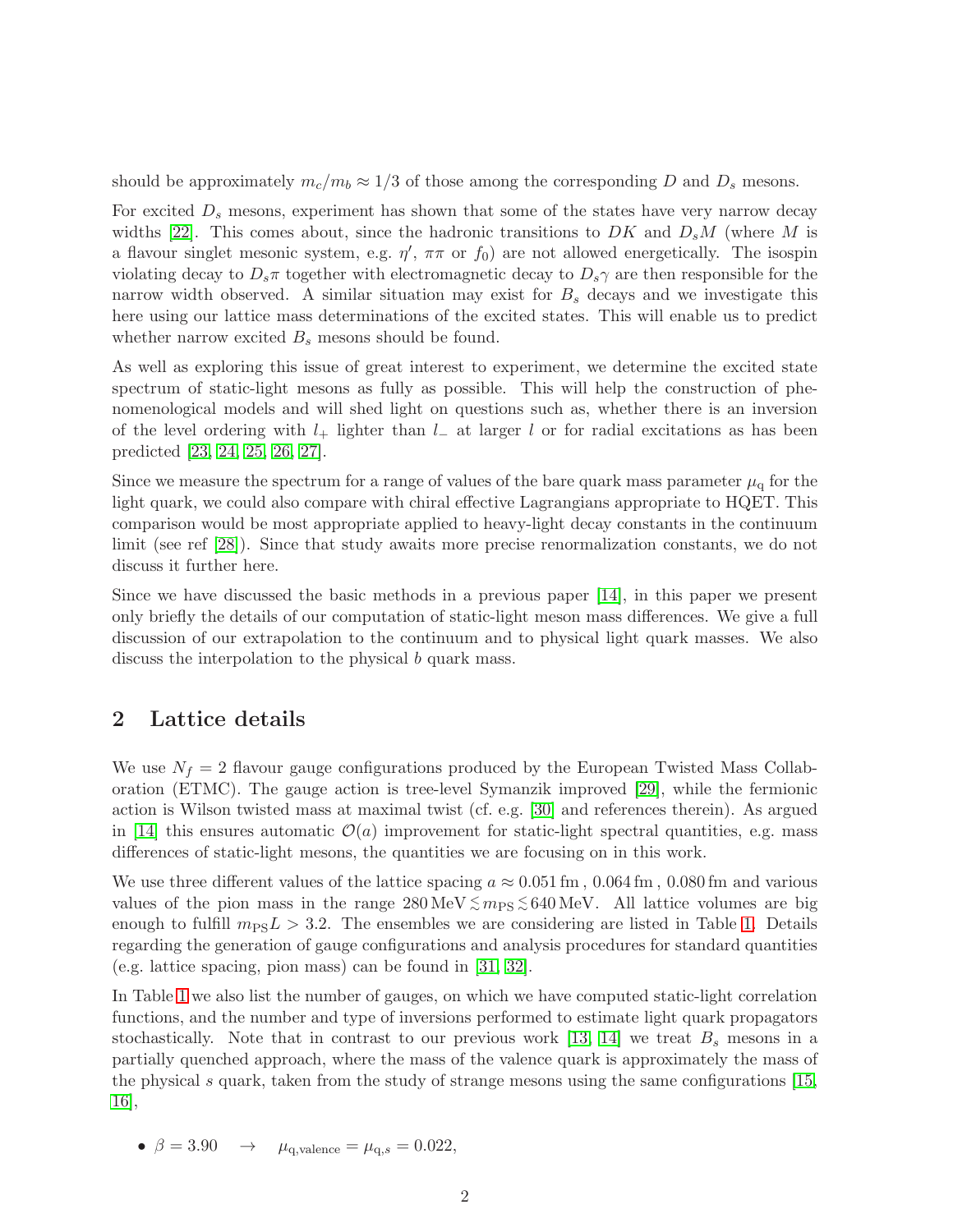| $\beta$ | $L^3 \times T$   | $\mu_{\rm q}$                                  | $a$ in fm  | $m_{PS}$ in MeV                                 | $#$ of gauges                                           | $#$ and type<br>of inversions                                                                                                                        |
|---------|------------------|------------------------------------------------|------------|-------------------------------------------------|---------------------------------------------------------|------------------------------------------------------------------------------------------------------------------------------------------------------|
| 3.90    | $24^3\times 48$  | 0.0040<br>0.0064<br>0.0085<br>0.0100<br>0.0150 | 0.0801(14) | 336(6)<br>417(7)<br>478(8)<br>517(9)<br>637(11) | 1420/580<br>$1480/-$<br>1360/480<br>460/480<br>$1000/-$ | $(\text{spin})/(4 \text{rand})$<br>$(\text{spin})$ /-<br>$(\text{spin})/(4 \text{rand})$<br>$(\text{brand})/(4 \text{rand})$<br>$(1 \text{rand})$ /- |
| 4.05    | $32^3 \times 64$ | 0.0030<br>0.0060                               | 0.0638(10) | 321(5)<br>443(7)                                | 240/240<br>500/500                                      | $(4 \text{rand})/(4 \text{rand})$<br>$(4 \text{rand})/(4 \text{rand})$                                                                               |
| 4.20    | $48^3 \times 96$ | 0.0020                                         | 0.0514(8)  | 284(5)                                          | 420/420                                                 | $(\text{spin})/(4 \text{rand})$                                                                                                                      |

<span id="page-3-0"></span>Table 1: ensembles (a and  $m_{PS}$  have been taken from [\[32\]](#page-17-11); # of gauges considered for  $B/B_s$ mesons;  $\#$  and type of inversions for  $B/B_s$  mesons: (spin) four spin diluted timeslice sources on the same randomly chosen timeslice; (1rand) a single timeslice source on a randomly chosen timeslice; (4rand) four timeslice sources on four randomly chosen timeslices; (6rand) six timeslice sources on six randomly chosen timeslices).

- $\beta = 4.05 \rightarrow \mu_{q,\text{valence}} = \mu_{q,s} = 0.017,$
- $\beta = 4.20$   $\rightarrow$   $\mu_{\text{q},\text{valence}} = \mu_{\text{q},s} = 0.015$ ,

<span id="page-3-1"></span>while the sea is considerably lighter (cf. the listed  $\mu_q$  values in Table [1\)](#page-3-0).

### 3 Static-light mass differences

The determination of static-light mass differences is essentially identical to what we have done in [\[13,](#page-16-7) [14\]](#page-16-8).

For each of our ensembles characterised by the gauge coupling  $\beta$  and the twisted light quark mass  $\mu_q$  (cf. Table [1\)](#page-3-0) and each of the lattice angular momentum representations  $A_1$ , E and  $A_2$ we compute  $6\times 6$  static-light correlation matrices. The corresponding meson creation operators differ in their (twisted mass) parity, in their  $\gamma$  matrix structure and in their spatial size. They are precisely the same we have been using before and are explained in detail in [\[14\]](#page-16-8), section 3, Table 3.

From these correlation matrices we compute effective mass plateaux using variational methods [\[33,](#page-17-12) [34\]](#page-17-13) (cf. [\[35\]](#page-17-14) for exemplary plots showing the quality of our plateaus). We extract mass differences by fitting constants to these plateaus at sufficiently large temporal separations  $T_{\min} \ldots T_{\max}$ . We determine  $T_{\min}$  and  $T_{\max}$  by requiring that the reduced  $\chi^2$  is  $\mathcal{O}(1)$ .  $T_{\min}$ values are listed in Table [2,](#page-4-0) while  $T_{\text{max}} = 11$  for  $\beta = 3.90$  and  $\beta = 4.05$  and  $T_{\text{max}} = 17$  for  $\beta = 4.20$  in most cases (for some of the excited states smaller values had to be chosen, because the signal was lost in statistical noise). Note, however, that the choice of  $T_{\text{max}}$  is essentially irrelevant for the resulting mass (on the " $T_{\text{max}}$  side" of the effective mass plateau statistical errors are rather large and, therefore, data points only have a very weak effect on the fit). Since we are only interested in mass differences  $\Delta M(j^{\mathcal{P}}) = M(j^{\mathcal{P}}) - M(S)$ , the jackknife analysis has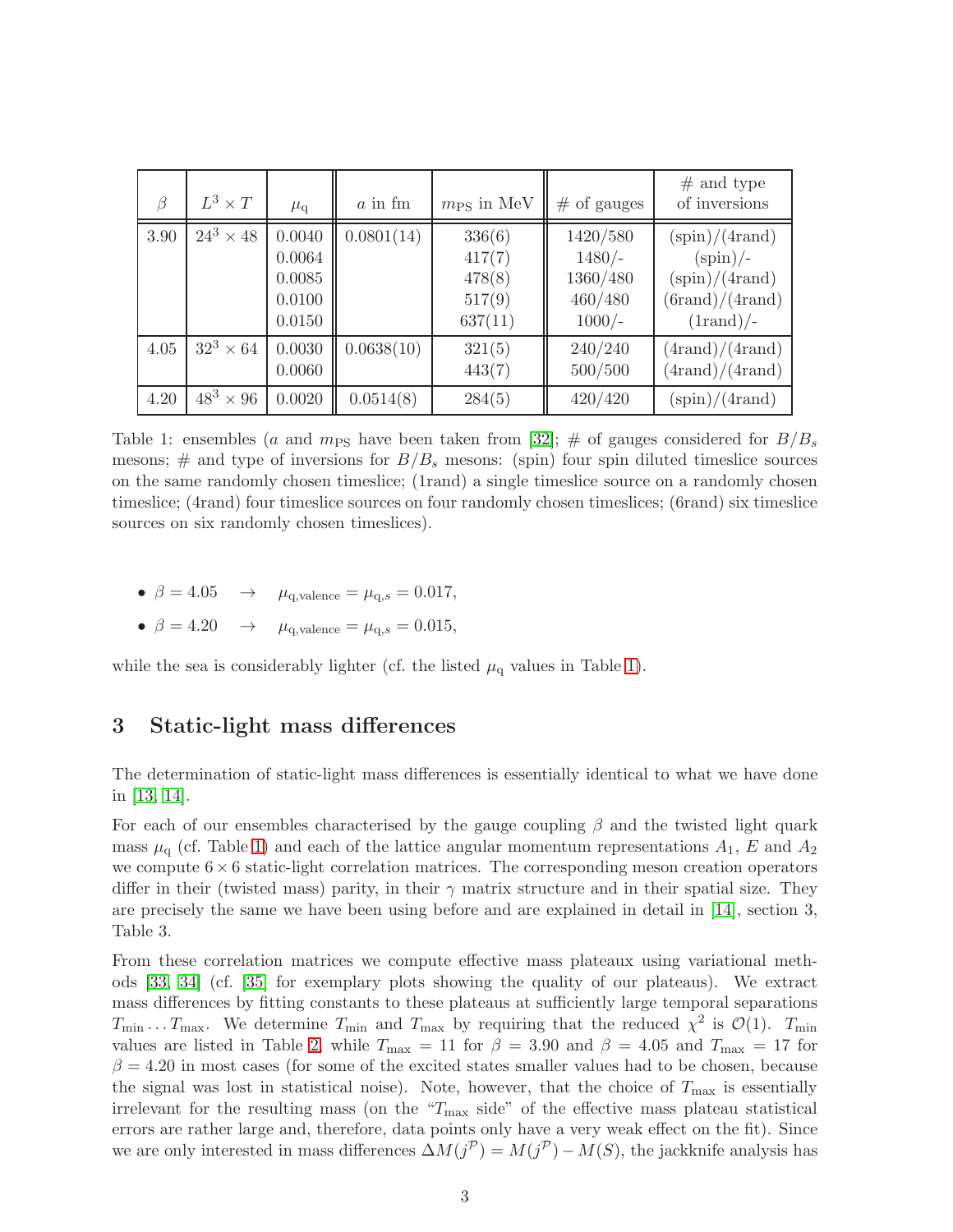been applied directly to the mass difference and not to the individual masses. The samples for  $M(j^{\mathcal{P}})$  and  $M(S)$  entering for such a mass difference have been obtained with the same value of  $T_{\min}$ .

|      |               |                 |         | B         | mesons         |           | $B_s$ mesons   |         |         |           |                |                |          |
|------|---------------|-----------------|---------|-----------|----------------|-----------|----------------|---------|---------|-----------|----------------|----------------|----------|
| B    | $\mu_{\rm q}$ | $P_{-}$         | $P_{+}$ | $D_{\pm}$ | $D_{+}$        | $F_{\pm}$ | $S^\ast$       | $P_{-}$ | $P_{+}$ | $D_{\pm}$ | $D_{+}$        | $F_{\pm}$      | $S^\ast$ |
| 3.90 | 0.0040        | $6\phantom{.}6$ | 6       | 5         | 4              | 4         | 4              | 6       | 6       | 5         | 5              | 4              | 4        |
|      | 0.0064        | 6               | 6       | 5         | 4              | 4         | 4              |         |         |           |                |                |          |
|      | 0.0085        | 6               | 6       | 5         | 4              | 4         | 4              | 5       | 5       | 4         | 4              | 4              |          |
|      | 0.0100        | 6               | 6       | 5         | 4              | 4         | 4              | 5       | 5       | 4         | 4              | 4              |          |
|      | 0.0150        | 6               | 6       | 5         | 4              | 4         | 4              |         |         |           |                |                |          |
| 4.05 | 0.0030        |                 | 6       | 6         | 5              | 5         | 6              | 7       | 7       | 6         | 5              | $\overline{5}$ |          |
|      | 0.0060        | 7               | 6       | 6         | $\overline{5}$ | 5         | $\overline{5}$ | 7       | 7       | 6         | $\overline{5}$ | 5              |          |
| 4.20 | 0.0020        | 10              | 10      | 8         | 7              | 7         | 9              | 11      | 9       | 9         | 8              | 8              | 11       |

<span id="page-4-0"></span>Table 2:  $T_{\text{min}}$  for fitting constants to effective mass plateaus.

The resulting mass differences  $\Delta M(j^{\mathcal{P}})a$  (in lattice units), where

 $j^{\mathcal{P}} \in \{P_-, P_+, D_{\pm}, D_+, F_{\pm}, S^*\},$  together with the pion masses  $m_{\text{PS}}a$  (in lattice units; cf. Table [1](#page-3-0) and  $[32]$ ) and the lattice spacings a (in physical units; cf. Table [1\)](#page-3-0) serve as input for the extrapolation procedure to physical  $u/d$  quark masses described in the next section.

We checked the stability of our results by varying  $T_{\text{min}}$  by  $\pm 1$  as well as by fitting superpositions of exponentials to the elements of the correlation matrices (as done in [\[14\]](#page-16-8)) instead of solving generalised eigenvalue problems. We found consistency within statistical errors.

## 4 Continuum limit and extrapolation to physical  $u/d$  quark masses

#### 4.1 Numerical results

The mass differences  $\Delta M(j^{\mathcal{P}})$  obtained for all our ensembles are plotted against  $(m_{\text{PS}})^2$  in Figure [1](#page-5-0) (unitary, i.e. "B mesons") and Figure [2](#page-6-0) (partially quenched, i.e. " $B_s$  mesons"). Note that, although we use three different values of the lattice spacing, points corresponding to the same mass difference fall on a single curve. This is reassuring, since we use Wilson twisted mass lattice QCD at maximal twist, where static-light mass differences are  $\mathcal{O}(a)$  improved [\[14\]](#page-16-8). In Table [3](#page-7-0) and Table [4](#page-7-1) we collect the values of the mass differences in  $MeV<sup>1</sup>$  $MeV<sup>1</sup>$  $MeV<sup>1</sup>$  for all simulation points for  $B$  and  $B_s$  mesons respectively.

For the extrapolation to physical light quark masses, we could use an effective field theory approach (Chiral HQET for instance) as used to study the decay constants [\[28\]](#page-17-7) of the ground state. This approach has not been developed to discuss mass differences between excited states

<span id="page-4-1"></span><sup>&</sup>lt;sup>1</sup>The scale has been set by the pion decay constant  $f_{\pi}$  as explained in detail in [\[32\]](#page-17-11).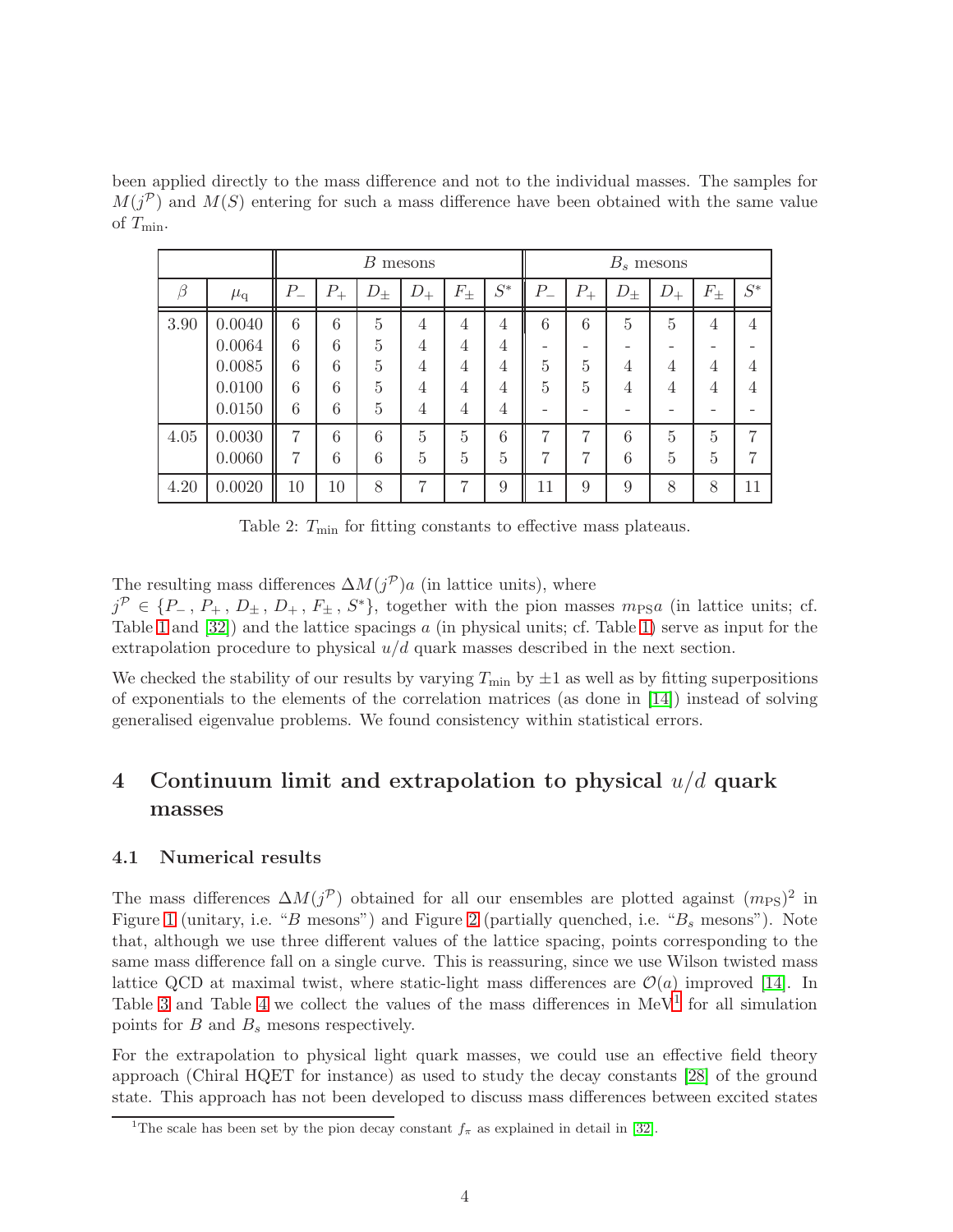

<span id="page-5-0"></span>Figure 1: static-light mass differences linearly extrapolated to the physical  $u/d$  quark mass (unitary, i.e. B mesons).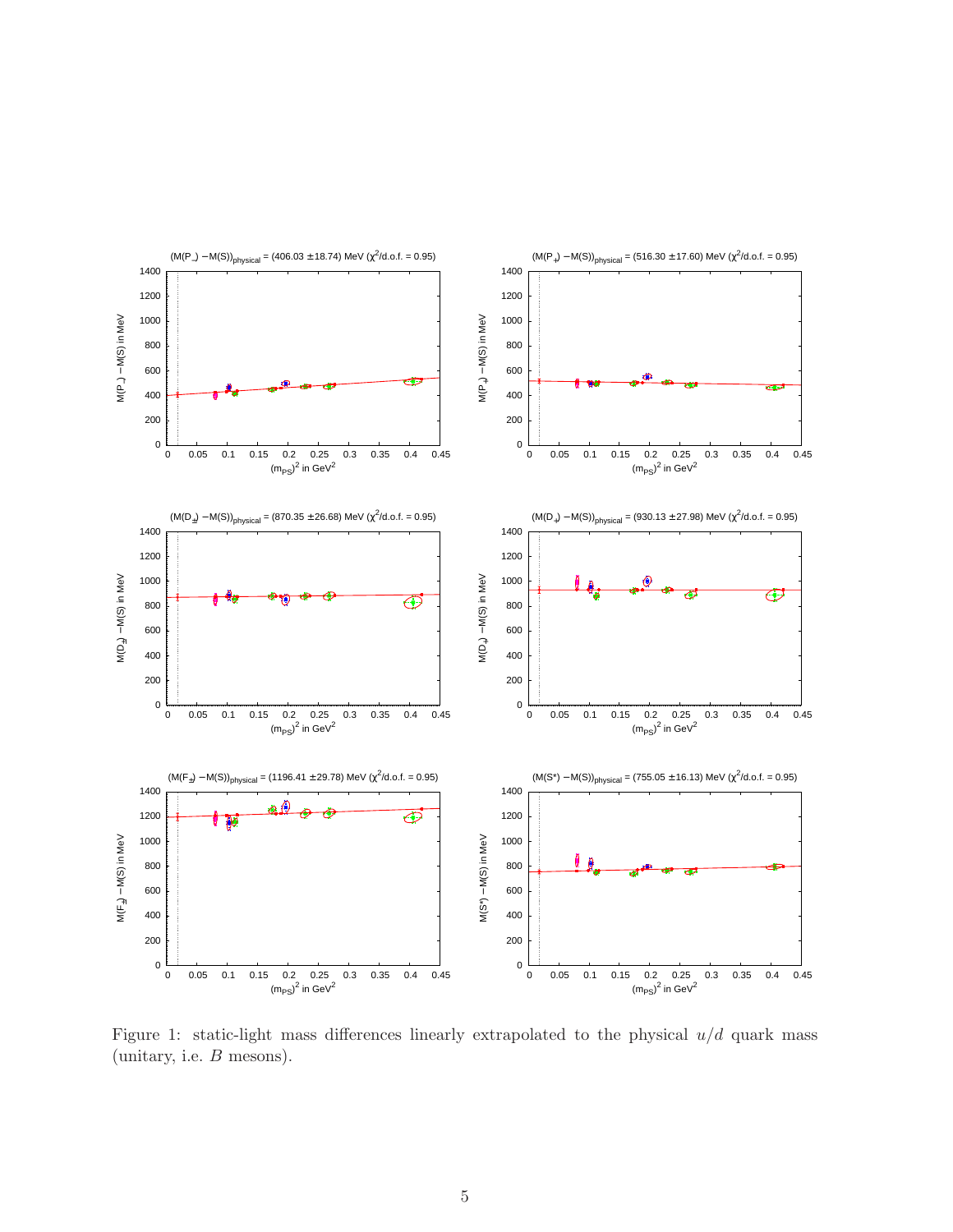

<span id="page-6-0"></span>Figure 2: static-light mass differences linearly extrapolated to the physical  $u/d$  quark mass (partially quenched, i.e.  $B_s$  mesons).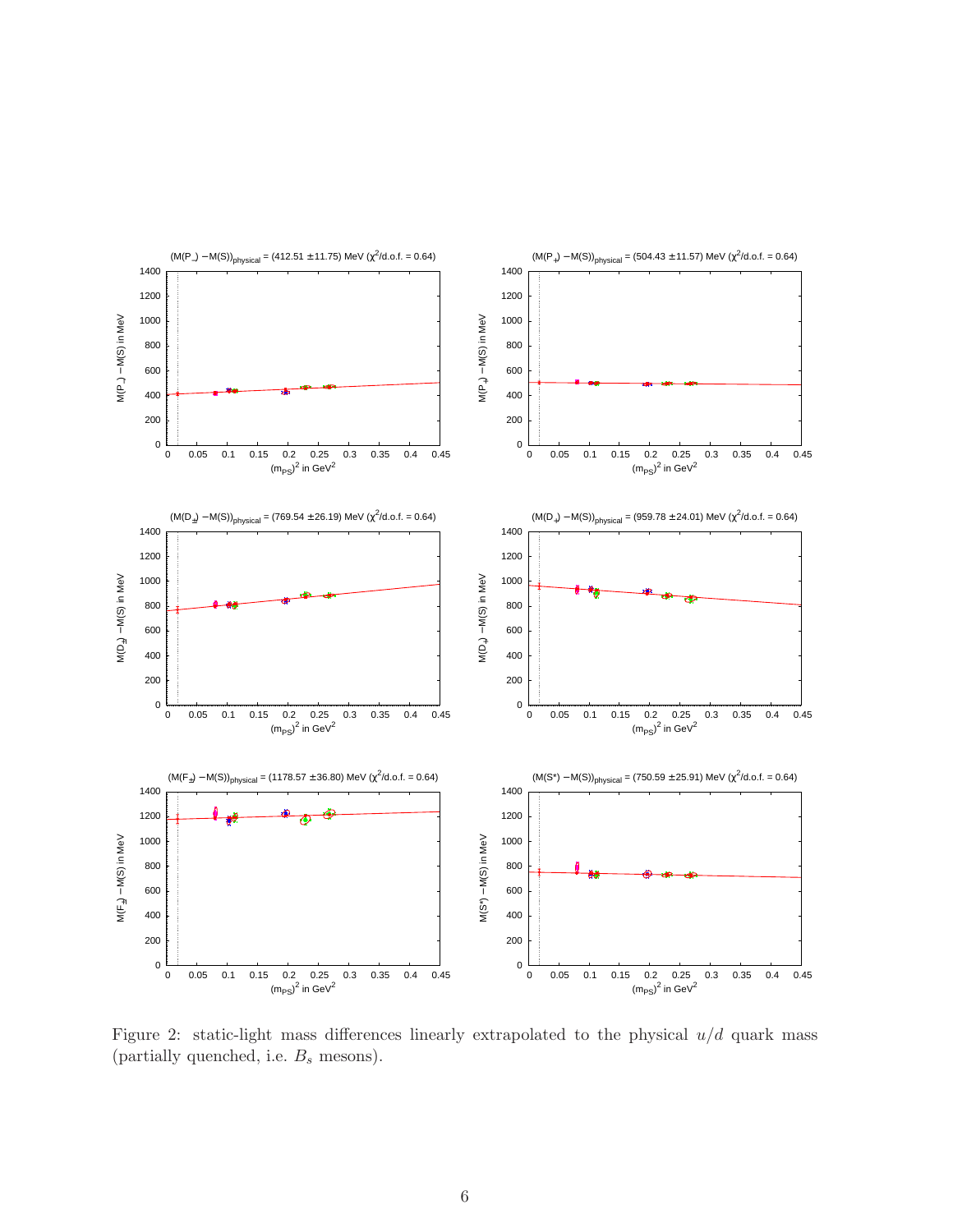| $\beta$     | $\mu_{\rm q}$                                  | $\Delta M(P_{-})$                                   | $\Delta M(P_+)$                                     | $\Delta M(D_{\pm})$                                 | $\Delta M(D_+)$                                     | $\Delta M(F_{\pm})$                                      | $\Delta M(S^*)$                                     |
|-------------|------------------------------------------------|-----------------------------------------------------|-----------------------------------------------------|-----------------------------------------------------|-----------------------------------------------------|----------------------------------------------------------|-----------------------------------------------------|
| 3.90        | 0.0040<br>0.0064<br>0.0085<br>0.0100<br>0.0150 | 415(17)<br>449(17)<br>471(17)<br>474(22)<br>513(29) | 494(20)<br>499(20)<br>506(19)<br>481(21)<br>465(21) | 855(30)<br>879(26)<br>878(25)<br>881(34)<br>829(50) | 879(25)<br>924(24)<br>928(24)<br>889(32)<br>889(48) | 1155(35)<br>1253(33)<br>1223(40)<br>1225(40)<br>1192(45) | 749(22)<br>740(21)<br>766(20)<br>755(23)<br>794(24) |
| 4.05<br>4.2 | 0.0030<br>0.0060<br>0.0020                     | 465(26)<br>498(22)<br>399(31)                       | 495(24)<br>551(23)<br>498(35)                       | 887(39)<br>851(44)<br>851(45)                       | 952(49)<br>1000(41)<br>990(53)                      | 1148(60)<br>1273(53)<br>1184(58)                         | 821(44)<br>794(20)<br>845(51)                       |

Table 3: static-light mass differences in MeV (unitary, i.e. B mesons) for all simulation points; details on the analysis procedure of the correlation functions are given in section [3.](#page-3-1)

<span id="page-7-0"></span>

| 13   | $\mu_{\rm q}$ | $\Delta M(P_{-})$ | $\Delta M(P_+)$ | $\Delta M(D_+)$ | $\Delta M(D_+)$ | $\Delta M(F_{\pm})$ | $\Delta M(S^*)$ |
|------|---------------|-------------------|-----------------|-----------------|-----------------|---------------------|-----------------|
| 3.90 | 0.0040        | 438(13)           | 499(14)         | 805(30)         | 902(35)         | 1193(37)            | 729(26)         |
|      | 0.0085        | 466(14)           | 495(14)         | 888(23)         | 880(24)         | 1171(41)            | 730(21)         |
|      | 0.0100        | 471(15)           | 497(13)         | 882(20)         | 855(28)         | 1219(40)            | 726(22)         |
| 4.05 | 0.0030        | 444(13)           | 500(13)         | 810(26)         | 934(24)         | 1167(36)            | 734(29)         |
|      | 0.0060        | 422(14)           | 491(13)         | 842(23)         | 918(22)         | 1223(32)            | 735(31)         |
| 4.2  | 0.0020        | 417(13)           | 509(13)         | 811(29)         | 930(34)         | 1226(52)            | 790(41)         |

<span id="page-7-1"></span>Table 4: static-light mass differences in MeV (partially quenched, i.e.  $B_s$  mesons) for all simulation points; details on the analysis procedure of the correlation functions are given in section [3.](#page-3-1)

and the ground state (e.g.  $M(P_{-}) - M(S)$ ), so is not appropriate here. Instead we use the simplest assumption which is supported by our results: a linear dependence.

Because our ground state mass values enter into all of the mass differences we study, we simultaneously fit to all the meson mass differences we have computed. We find that fits which are independent of the lattice spacing and which are linear in the light quark mass (represented by the mass squared of the light-light pseudoscalar meson) are acceptable, i.e. yield  $\chi^2/\text{dof} \lesssim 1$ .

For the  $B_s$  mesons, our results depend on the strange quark mass we choose. We have taken these values from studies of strange-light mesons [\[15,](#page-16-9) [16\]](#page-16-10) as discussed above. The possible systematic error arising from an incorrect value for the strange quark mass is very small: because the mass differences we measure turn out to be very weakly dependent on that mass. This will be seen when we compare our results for the  $B$  and  $B<sub>s</sub>$  mesons extrapolated to physical light quark masses.

The details of our fitting procedure are collected in appendix [A.](#page-14-0)

As already mentioned both fits (one for  $B$  mesons, the other for  $B_s$  mesons) are of good quality in a sense that  $\chi^2/\text{dof} \lesssim 1$ . This shows that at the present level of statistical accuracy the continuum limit has already been reached at our largest value of the lattice spacing  $a \approx 0.080$  fm. Moreover,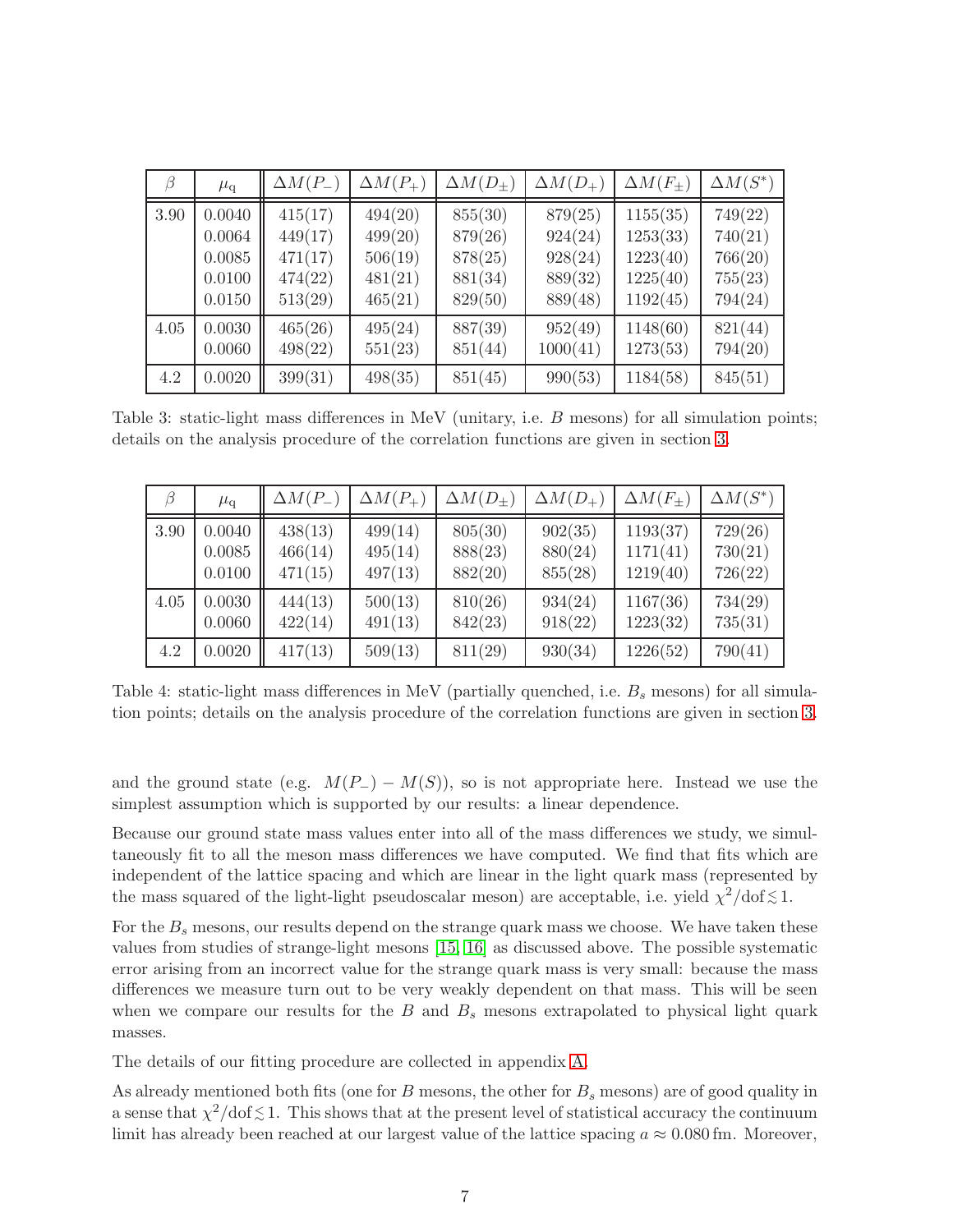these fits enable us to extrapolate to physical  $u/d$  quark masses.

Extrapolations of static-light mass differences to physical  $u/d$  quark masses are listed in Table [5](#page-8-0) in MeV both for B mesons and for  $B_s$  mesons. Note that both fits give  $\chi^2/\text{d.o.f.} \approx 1$ , i.e. are consistent with our assumption that static-light meson mass differences as functions of  $(m_{\text{PS}})^2$ can be parameterised by straight lines.

|                                                                                 |  |  | $F_{+}$ | $\mathsf{C}^*$ | $\chi^2$ /d.o.f. |
|---------------------------------------------------------------------------------|--|--|---------|----------------|------------------|
| B mesons $\parallel$ 406(19)   516(18)   870(27)   930(28)   1196(30)   755(16) |  |  |         |                | 0.95             |
| $B_s$ mesons    413(12)   504(12)   770(26)   960(24)   1179(37)   751(26)      |  |  |         |                | 0.64             |

<span id="page-8-0"></span>Table 5:  $M(j^{\mathcal{P}}) - M(S)$  in MeV extrapolated to physical light quark masses.

To check the stability of these fits, we have varied  $T_{\text{min}}$  by  $\pm 1$ . Within statistical errors mass differences obtained with  $T_{\min} - 1$ , with  $T_{\min}$  and with  $T_{\min} + 1$  are in agreement.

The extrapolations are shown in Figure [1](#page-5-0) and Figure [2.](#page-6-0) The red dots represent the maximum likelihood estimates of  $\bar{\mathbf{z}} = ((m_{\text{PS}})^2, \Delta M(j^{\mathcal{P}}))$  obtained during the fitting procedure. In addition to x-y-error bars we also plot covariance ellipses, which reflect the correlations between  $(m_{\text{PS}})^2$  and  $\Delta M(j^{\mathcal{P}})$  induced by the lattice spacing a, that is they are generated from the inverses of the corresponding  $2 \times 2$  submatrices of the covariance matrix C.

#### 4.2 Contamination of static-light meson masses by multi particle states

The radially and orbitally excited static-light mesons  $P_-, P_+, D_-, D_+, F_-, F_+$  and  $S^*$  can decay into multi particle states  $S + n \times \pi$  with relative angular momentum such that quantum numbers  $j^{\mathcal{P}}$  are identical. In particular the P<sub>-</sub> static-light meson is not protected by angular momentum, i.e. it can decay via an S wave into  $S + \pi$ , whose wave function is not suppressed at the origin. In the following we argue that the effect of  $S + \pi$  states on our P<sub>−</sub> mass is small compared to its statistical error. To this end we resort to a model presented and to numerical results obtained in [\[36,](#page-17-15) [37,](#page-18-0) [38\]](#page-18-1).

We consider the P<sub>-</sub> static-light meson at  $\beta = 3.90$  and our lightest  $u/d$  quark mass at this  $\beta$ value ( $\mu_{q} = 0.0040$ ). In that ensemble the masses of the P<sub>-</sub> state and of the  $S + \pi$  state are quite similar:  $m(P_{-})a \approx 0.57$  and  $(m(S) + m(\pi))a \approx 0.53$  (we consider the case, where the pion has zero momentum). Therefore, we expect mixing of  $P_$  and  $S + \pi$  with respect to the eigenstates of the Hamiltonian  $H$ , mixing which will be different in different spatial volumes. Consequently, we do not focus on the eigenvalues of these states, but rather on  $m(P_{-}) = \langle P_{-}|H|P_{-}\rangle$  ( $|P_{-}\rangle$ ) is a state with  $j^{\mathcal{P}} = (1/2)^+$  created by single particle operators, e.g. operators of type  $\overline{Q}u$  or  $\overline{Q}d$ , which we have used in the construction of trial states). At very large temporal separation the correlators we are studying will inevitably yield the eigenvalues of the Hamiltonian. At intermediate temporal separations, however, one can expect to read off  $m(P_-\)$  as we will explain in the following.

In [\[38\]](#page-18-1) the effective coupling strength of the decay  $P_$  →  $S + \pi$  has been estimated by a lattice computation:  $\Gamma/k \approx 0.46$ . Moreover, some evidence has been obtained that this quantity is fairly independent of the light quark mass. Using this result one can determine the mixing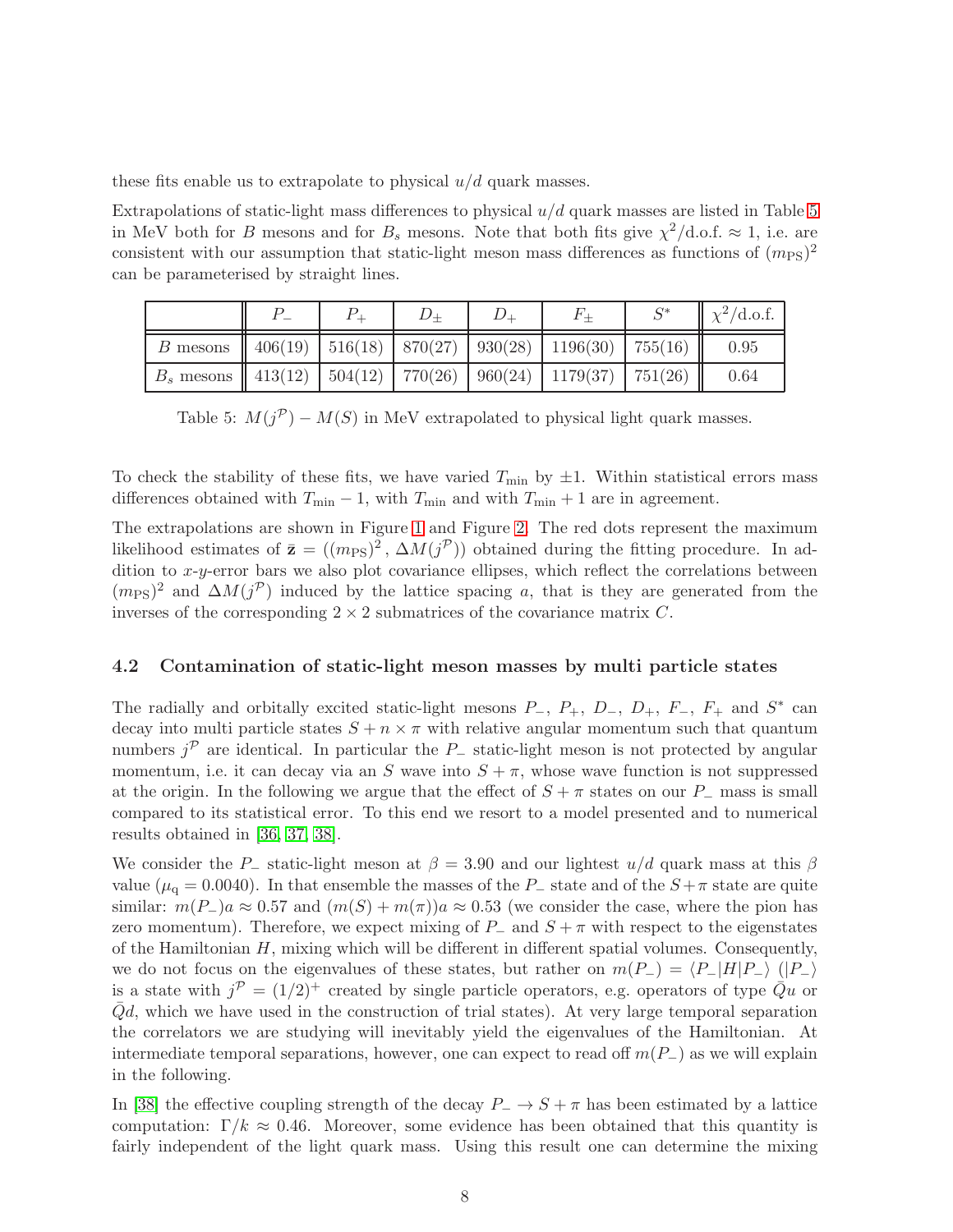element xa of the energy matrix via eqn. (5) in [\[38\]](#page-18-1) for our situation  $(L/a = 24, m<sub>\pi</sub>a \approx 0.14)$ :

$$
xa = \left(\frac{2\pi(\Gamma/k)}{3(L/a)^3(m_{\pi}a)}\right)^{1/2} \approx 0.023.
$$
 (1)

As detailed in [\[36,](#page-17-15) [37,](#page-18-0) [38\]](#page-18-1) for large temporal separations the P− correlator is of the form

$$
C_{P_{-}}(t/a) \propto e^{-(m_{P_{-}}a)(t/a)} \cosh((xa)(t/a)), \tag{2}
$$

while the corresponding effective mass is

$$
m_{\text{effective},P_{-}}(t/a)a = -\frac{d}{d(t/a)}\ln\left(C_{P_{-}}(t/a)\right) =
$$
  
= 
$$
\frac{d}{d(t/a)}\left((m_{P_{-}}a)(t/a) - \ln\left(\cosh((xa)(t/a))\right)\right) = m_{P_{-}}a - \tanh((xa)(t/a))xa.
$$
 (3)

At  $t/a = 12$  (the maximum temporal separation we have considered) the estimated systematic error of  $m_P$  coming from mixing with  $S + \pi$  is tanh $((xa)(t/a))xa \approx 0.0063$ , i.e. roughly a 1% effect. This correction is significantly smaller than the statistical error of  $m_{\text{effective},P_{-}}a$  in that t region.

For the other temporal separations and/or ensembles we obtain similar estimates. We, therefore, expect that at the present level of statistical accuracy the effect of multi particle states on our static-light meson masses, in particular on  $P_$ , is negligible.

Our conclusions are in agreement with those obtained in [\[9\]](#page-16-3), where a study of the static-light meson spectrum with similar techniques has been performed using two different lattice volumes. No volume dependence of the eigenvectors of static-light meson states has been observed, which is a sign that contributions of multi particle states are strongly suppressed.

### 5 Extrapolation to the physical  $b$  quark mass

To make contact with experimentally available results on the spectrum of B mesons, we need to correct for the non-infinite mass of the  $b$  quark. In Heavy Quark Effective Theory, the leading correction will be of order  $1/m_H$ , where  $m_H$  is the heavy quark mass. It is possible, in principle, to evaluate the coefficients of this correction from first principles on a lattice [\[19,](#page-16-13) [20\]](#page-16-14). This we intend to explore in the future, but here we use a more direct method to establish the size of this small correction between static quarks and b quarks of realistic mass. These  $1/m_H$  terms will break the degeneracy of mesonic states found in the static limit.

We evaluate for physical b quarks by interpolating between static heavy quarks and the charm quark, where experimental data is available. As a measure of the heavy quark mass, we take the mass of the ground state heavy-light meson  $(D \text{ or } B)$ . This measure is equivalent to another (such as using quark masses in some scheme) to the order  $1/m_H$  we are using. One test of this interpolation can be made. The hyperfine splitting between  $D^*$  and D of 141 MeV when interpolated from the static limit (namely zero) gives for  $B^*$  and B a splitting reduced by  $m(D)/m(B) = 0.35$  to 49 MeV which agrees with the observed splitting [\[22\]](#page-17-1) of 46 MeV to within 6%.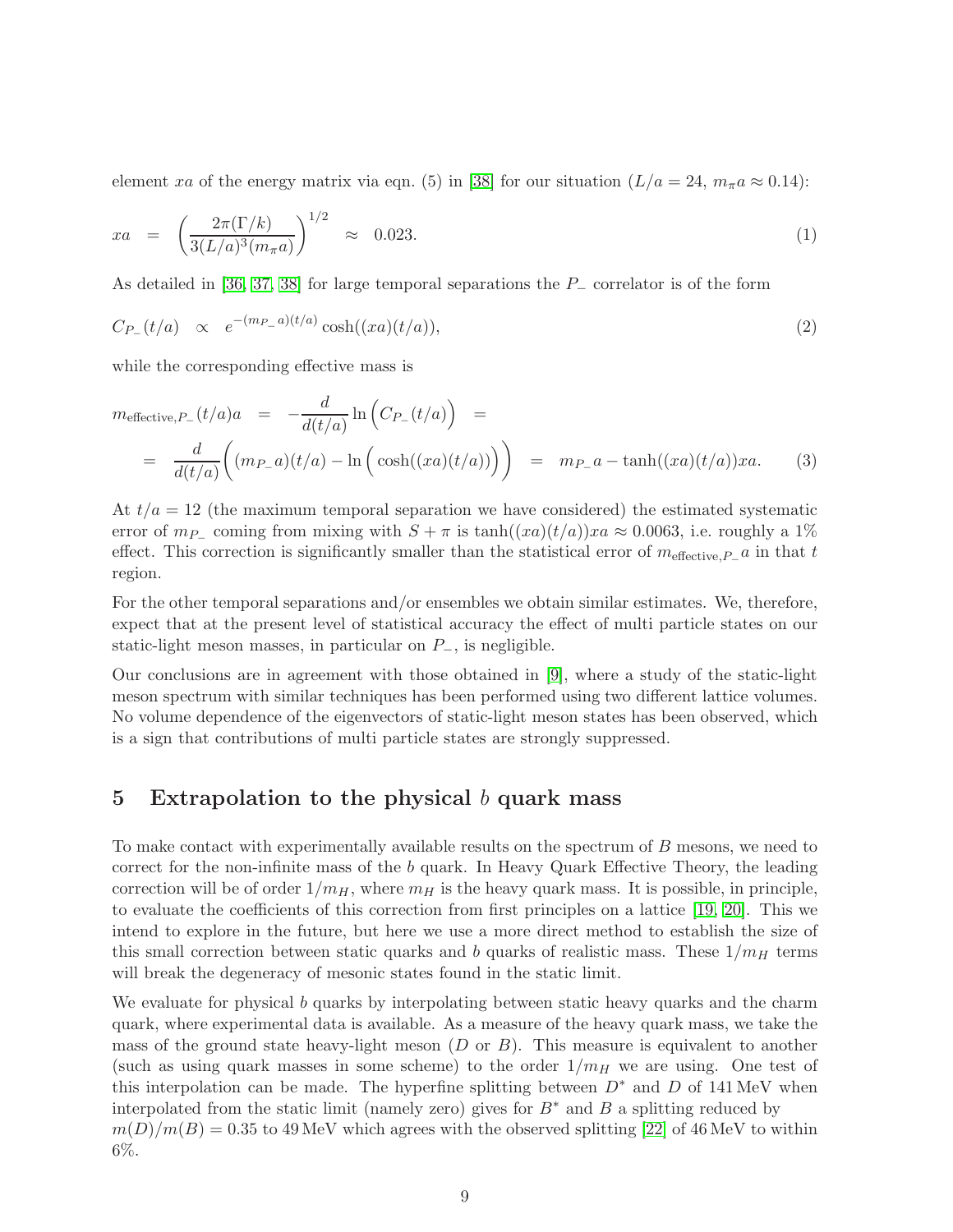For the fine splitting, the kinetic term (rather than the chromo-magnetic) is relevant and the experimental results for the spectrum are rather incomplete - indeed this current study is to establish the spectrum from a theoretical input. Lattice studies do confirm [\[19,](#page-16-13) [20\]](#page-16-14) that a  $1/m_H$ behavior is dominant down to masses near the charm quark mass.

We interpolate our lattice results for static-light mass differences of P and S wave states to the physical b quark mass at  $m(D)/m(B) = 0.35$  linearly in  $m(D)/m_H$ , making use of experimental data on  $D$  and  $D<sub>s</sub>$  mesons as input [\[22\]](#page-17-1). For details regarding this method of extrapolation cf. [\[14\]](#page-16-8). Results are listed and compared to experimental results in Table [6.](#page-10-0) The corresponding extrapolations are shown in Figure [3.](#page-11-0)

For D mesons the assignment of the two  $J^{\mathcal{P}} = 1^+$  states to  $B_1^*$  and  $B_1$  is easy, because their widths differ by more than an order of magnitude (we associate the narrow state with  $B_1$  [one of the two degenerate  $j^{\mathcal{P}} = (3/2)^{+}$  states in the static limit, which can only decay to  $S + \pi$  via a D wave and is, therefore, protected by angular momentum]; the wide state with  $B_1^*$  [one of the two degenerate  $j^{\mathcal{P}} = (1/2)^{+}$  states in the static limit, which can readily decay to  $S + \pi$  via an S wave]). In contrast to that the situation is less clear for  $D_s$  mesons, where both  $J^{\mathcal{P}} = 1^+$  states have similar (narrow) widths. Therefore, we show both possibilities in Table [6](#page-10-0) and in Figure [3.](#page-11-0)

|                                        |                                          | $M-M(B)$ in MeV  |                                                    | $M-M(B_s)$ in MeV                                  |                  |  |
|----------------------------------------|------------------------------------------|------------------|----------------------------------------------------|----------------------------------------------------|------------------|--|
| state                                  | lattice<br>experiment                    |                  | state                                              | lattice                                            | experiment       |  |
| $B_0^*$<br>$B_1^*$<br>$B_1$<br>$B_2^*$ | 443(21)<br>460(22)<br>530(12)<br>543(12) | 444(2)<br>464(5) | $B_{s0}^*$<br>$B_{s1}^*$<br>$B_{s1}$<br>$B_{s2}^*$ | 391(8)<br>440(8)/467(8)<br>526(8)/499(8)<br>539(8) | 463(1)<br>473(1) |  |
| $B_J^*$                                |                                          | 418(8)           | $B_{sJ}^*$                                         |                                                    | 487(15)          |  |

<span id="page-10-0"></span>Table 6: lattice and experimental results for P wave B and  $B_s$  states  $(B_J^*)$  and  $B_{sJ}^*$  denote rather vague experimental signals, which can be interpreted as stemming from several broad and narrow resonances possibly including the  $j = 1/2$  P wave states  $B_0^*, B_1^*, B_{s0}^*$  and  $B_{s1}^*$ ; the two lattice values listed for  $B_{s1}^*$  and  $B_{s1}$  correspond to the two possibilities of assigning experimental  $J^{\mathcal{P}} = 1^+ D$  results [cf. text for more details]).

Compared to our previous study [\[13,](#page-16-7) [14\]](#page-16-8) at a single lattice spacing, the above results are similar for the B (unitary) case. For  $B_s$  mesons we now employ a partially quenched s quark which allows a more realistic treatment of the light quark sea. So our new results supersede those obtained previously for  $B_s$ . Indeed we find a significant dependence on the sea quark mass (cf. Figure [2\)](#page-6-0), which is now the physical  $u/d$  quark mass, while it previously corresponded to the significantly heavier s quark mass.

In our lattice study we have extracted the continuum limit and have extrapolated to physical light quarks using a linear dependence. We have then interpolated to the physical b quark assuming that a  $1/m_H$  behavior is valid down to the charm quark mass. These assumptions induce systematic errors and, in principle, they can be quantified by further lattice studies.

The assumption of a linear extrapolation to physical light quarks is sensitive to possible admixtures of two body states which become more important at lighter quark masses as thresholds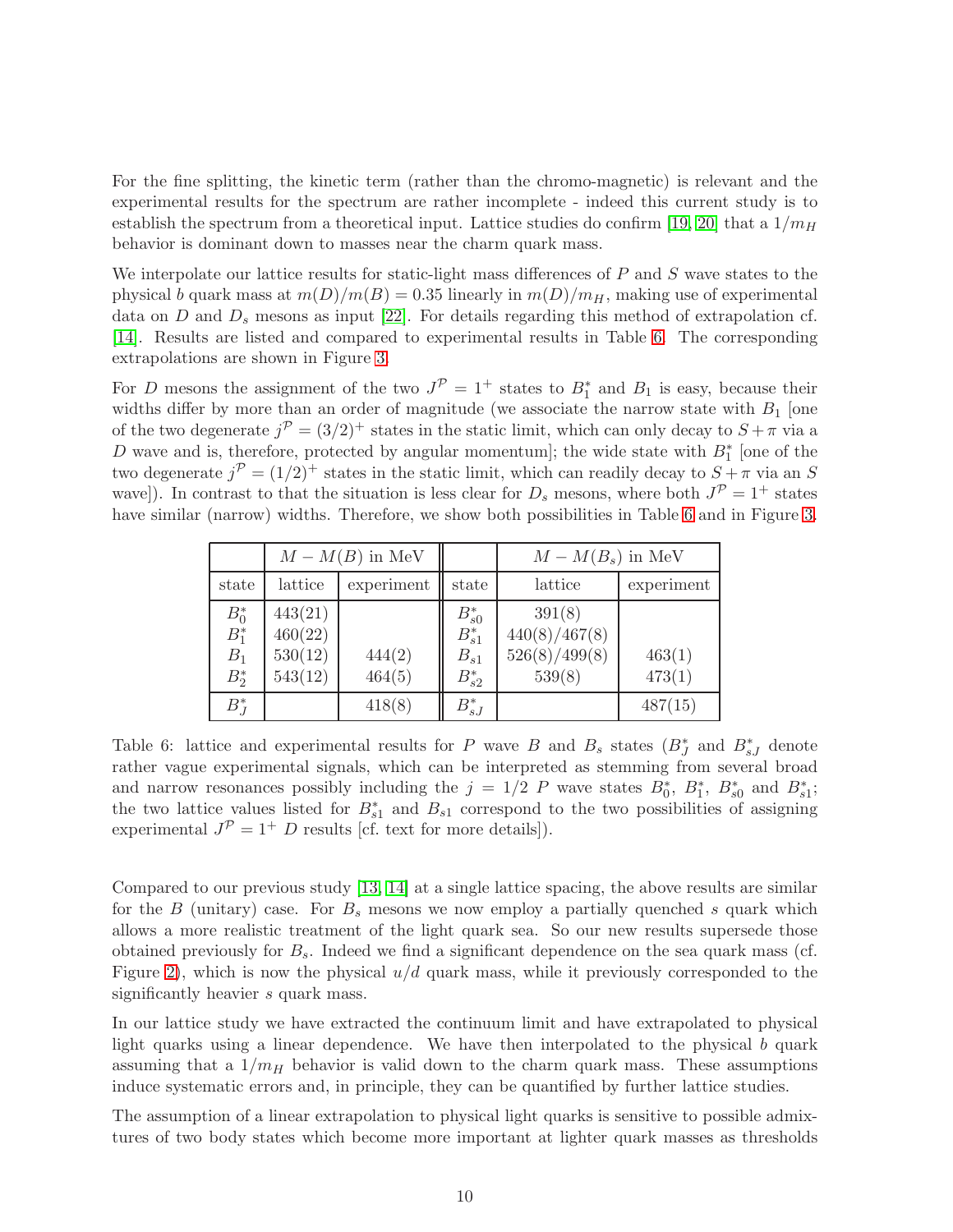

 $B_s$  mesons





<span id="page-11-0"></span>Figure 3: Static-light mass differences linearly extrapolated to the physical b quark mass. a) Unitary, i.e.  $B$  mesons. b), c) Partially quenched, i.e.  $B_s$  mesons.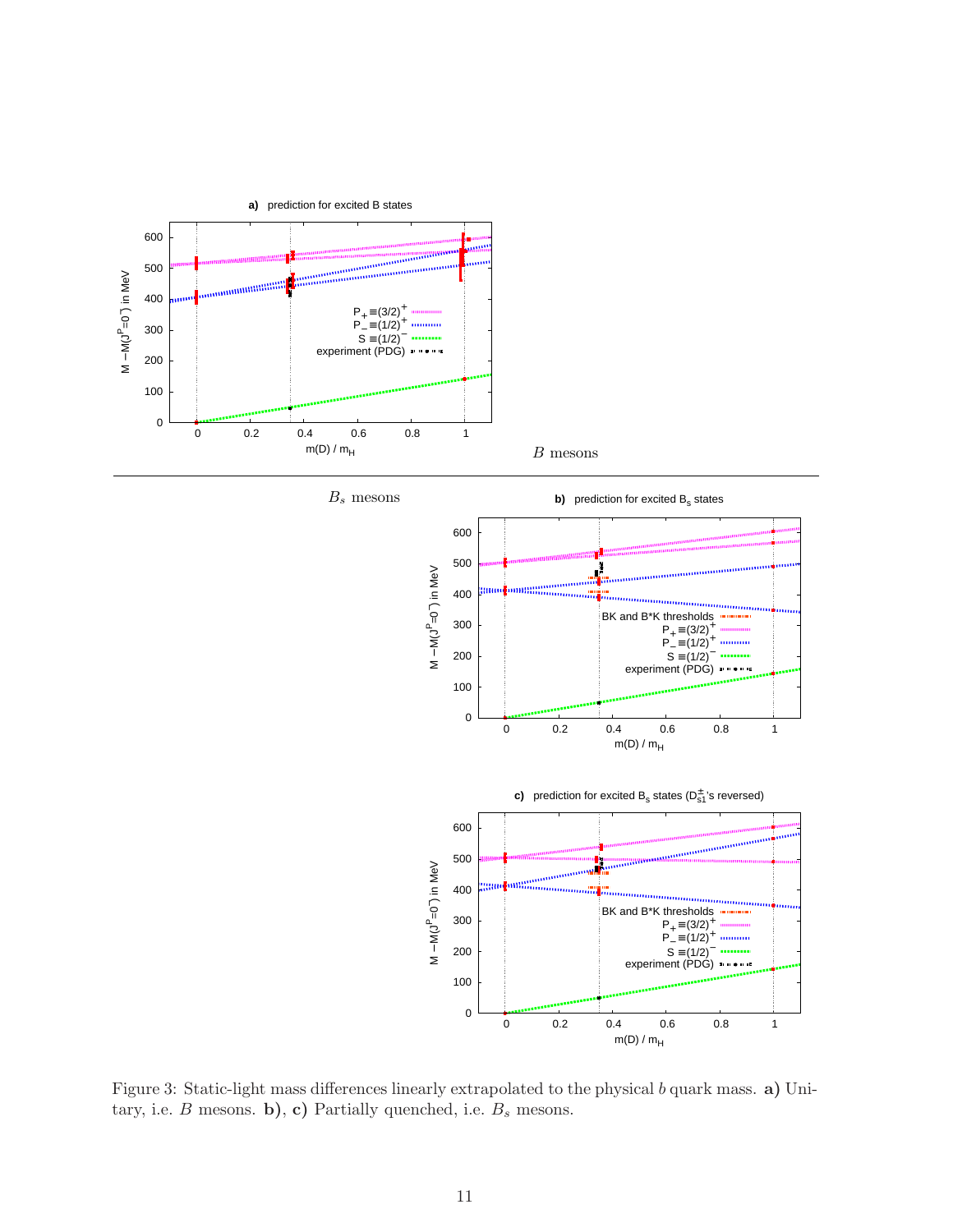for decay open. We have explored this possibility and found no evidence of such effects, so it is difficult to estimate the magnitude of a possible systematic error from this. If there was a significant difference between the light quark behavior for the ground state and an excited state, this would introduce an error on our extrapolation to the physical value which could be as large as 10 MeV.

The test of the  $1/m_H$  assumption for the chromo-magnetic term, discussed above, was found to be valid within 6%. This suggests that an estimate of the systematic errors for the B and  $B_s$ meson mass splittings coming from  $1/m$  effects should also be at least of order 6%. Since the  $1/m$  correction to the P wave states is of order 100 MeV, this implies a systematic error of order 6 MeV.

One further possible source of systematic error is from our neglect of the strange contribution to the sea. This will be addressed in a future study making use of the  $N_f = 2 + 1 + 1$  sea which includes dynamical s quarks from ETMC [\[39,](#page-18-2) [40\]](#page-18-3).

Overall, it seems prudent to assign systematic errors on our mass differences (for  $P_-\$  and  $P_+\$ relative to  $S$ ) of order  $20 \,\text{MeV}$  from these effects, even though we have little evidence for such effects.

The experimental determination of the spectrum of excited  $B$  and  $B_s$  mesons is quite limited [\[22\]](#page-17-1). Assuming that the relatively narrow states seen correspond to our  $P_+$  state (since a  $J^{\mathcal{P}} = 2^+$ state must have that assignment), the mass difference we see of over 500 MeV does not agree closely with the experimental results of around 450 MeV. We do get a mass difference of around 450 MeV from our  $P_$  states, although such states cannot have  $J^{\mathcal{P}} = 2^+$ .

In view of this discrepancy with experimental results, it is also interesting to compare with independent existing lattice computations, in particular with the rather recent study reported in [\[12\]](#page-16-6). There the light quark extrapolation is only performed in the valence quark mass (from which static-light mass differences essentially seem to be independent, as can be seen by comparing our B and  $B_s$  results and also from corresponding plots and numbers presented in [\[12\]](#page-16-6)), while the sea quark mass is kept fixed. More generally, a comparison of the dependence of static-light mass differences on the sea quark mass, which we have computed down to  $m_{PS} \approx 280 \text{ MeV}$ , with existing lattice studies is not possible: there the number of investigated sea quark masses is rather small and they are quite heavy, around the mass of the s quark. What one can do, however, is to compare meson mass differences for a given value of the sea quark mass. Before comparing results (in physical units) with those quoted in [\[12\]](#page-16-6) it should be noted that in [\[12\]](#page-16-6) the scale is set by identifying  $r_0$  with 0.49 fm, while our result for this quantity is  $r_0 = 0.42$  fm [\[32\]](#page-17-11). Therefore, to perform a meaningful comparison, one should express all quantities in units of  $r_0$  or equivalently scale all masses in physical units listed in [\[12\]](#page-16-6) by a factor of around  $0.49/0.42 \approx 1.14$ . For the lightest sea quark mass considered in [\[12\]](#page-16-6) corresponding to  $m_{\text{PS}} \approx 461 \text{ MeV}$  it is most appropriate to compare with our results at  $\beta = 3.90$ ,  $\mu_{q} = 0.0100$  ( $m_{PS} \approx 517$  MeV). For the P wave mass differences one finds

$$
\frac{(m(P_{-}) - m(S))_{\text{ETMC}}}{(m(P_{-}) - m(S))_{[12]}} \approx \frac{474(29) \text{ MeV}}{454(19)(9) \text{ MeV}} \approx 1.04(11)
$$
\n(4)

$$
\frac{(m(P_{+}) - m(S))_{\text{ETMC}}}{(m(P_{+}) - m(S))_{[12]}} \approx \frac{481(27) \text{ MeV}}{446(17)(9) \text{ MeV}} \approx 1.08(11),
$$
\n(5)

ratios, which are within statistical errors fully consistent with the expected factor 1.14.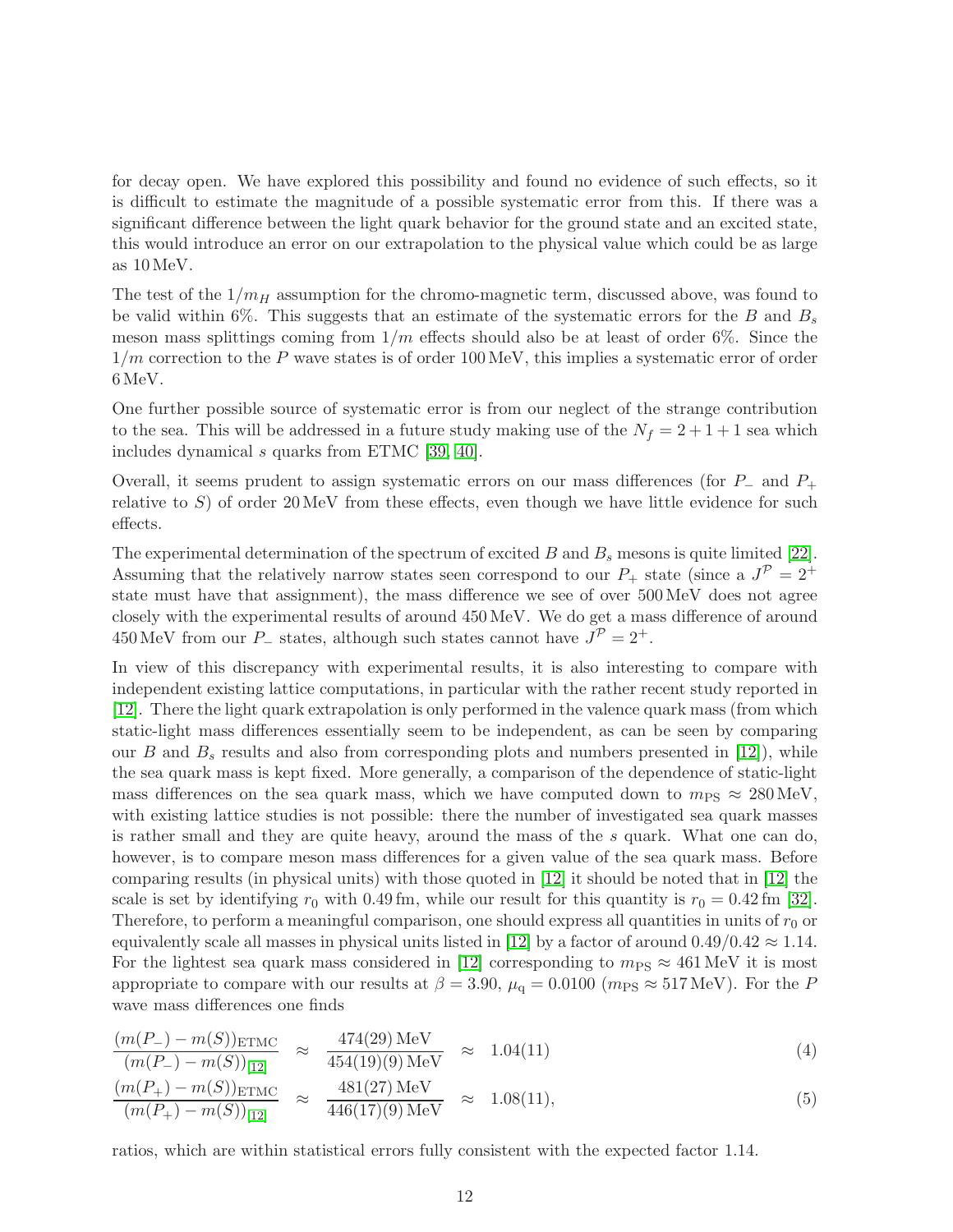It is interesting to note that the ratios between our lattice results and the experimental values (see Table [6\)](#page-10-0) are on the same ballpark of the ratio between two values of  $r_0$  used above, i.e.  $\approx 1.14$ . While there is no reason to doubt the precise determination of the lattice spacing performed in [\[32\]](#page-17-11), it would be interesting, although beyond the scope of this paper, to investigate, whether simulations at lighter quark masses and/or with  $N_f = 2 + 1 + 1$  dynamical flavours will improve the agreement with experimental results.

One interesting issue is whether the  $B_s$  states are stable to the strong decay to  $BK$ . This decay has a threshold at 408 MeV above the ground state  $B_s$  meson. Our P<sub>−</sub> states (the upper two in Table [6\)](#page-10-0) do indeed have masses which are close to (or below) this threshold. That would imply that these two states  $(B_{s0}^*$  and  $B_{s1}^*)$  should have a very small decay width. This is consistent with the experimental observation that only two candidate P wave  $B^*$  states have been seen so far: corresponding to the heavier  $P_+$  states. All the other states  $B_s$  we study, including the  $S^*$ , lie higher than this BK threshold and so would have a strong decay open.

Moreover, our findings clearly indicate that there is no inversion of level ordering for P wave states, neither for B mesons nor for  $B_s$  mesons.  $B_0^*$  and  $B_1^*$  ( $B_{s0}^*$  and  $B_{s1}^*$ ) are considerably lighter than  $B_1$  and  $B_2^*$  ( $B_{s1}$  and  $B_{s2}^*$ ) as can be read off from Table [6](#page-10-0) and Figure [3.](#page-11-0) This is in contrast to predictions obtained from certain phenomenological models [\[23,](#page-17-2) [24,](#page-17-3) [25,](#page-17-4) [26,](#page-17-5) [27\]](#page-17-6) and, therefore, might provide valuable input for future model building.

### 6 Conclusions

We have determined the continuum limit for static-light mesons on a lattice using  $N_f = 2$ flavours of light quarks. The removal of  $\mathcal{O}(a)$  effects by using maximally-twisted mass fermions for meson mass differences in the static limit is confirmed.

We have investigated the light sea quark mass dependence of  $B$  and  $B<sub>s</sub>$  mesons down to  $m_{\text{PS}} \approx 280 \text{ MeV}$ , which is significantly lighter than what has been achieved in previous studies of static-light mesons. We find that our results are compatible with a linear extrapolation in the light quark mass to its physical value. We see no sign of any mixing with two body effects and this is consistent with our estimate that such effects should be too small to see on our lattices.

We have determined masses for a wide variety of excited states in the continuum limit and this will be a valuable resource for model builders.

We have employed the assumption of a  $1/m_H$  dependence on the heavy quark mass together with experimental results for charm-light mesons to allow us to estimate the spectrum that one would obtain for physical b quarks.

Our results imply that there will be a  $J^{\mathcal{P}} = 0^+$  and  $J^{\mathcal{P}} = 1^+$   $B_s$  meson which has a narrow width since its strong decay to  $BK$  is suppressed (or zero) due to phase space effects.

Future directions include (i) determination of  $f_B$  and  $f_{B_s}$  (for a preliminary result cf. [\[28\]](#page-17-7)); (ii) a similar investigation regarding static-light baryons; (iii) extending these computations to  $N_f = 2 + 1 + 1$  flavour ETMC gauge configurations [\[39,](#page-18-2) [40\]](#page-18-3).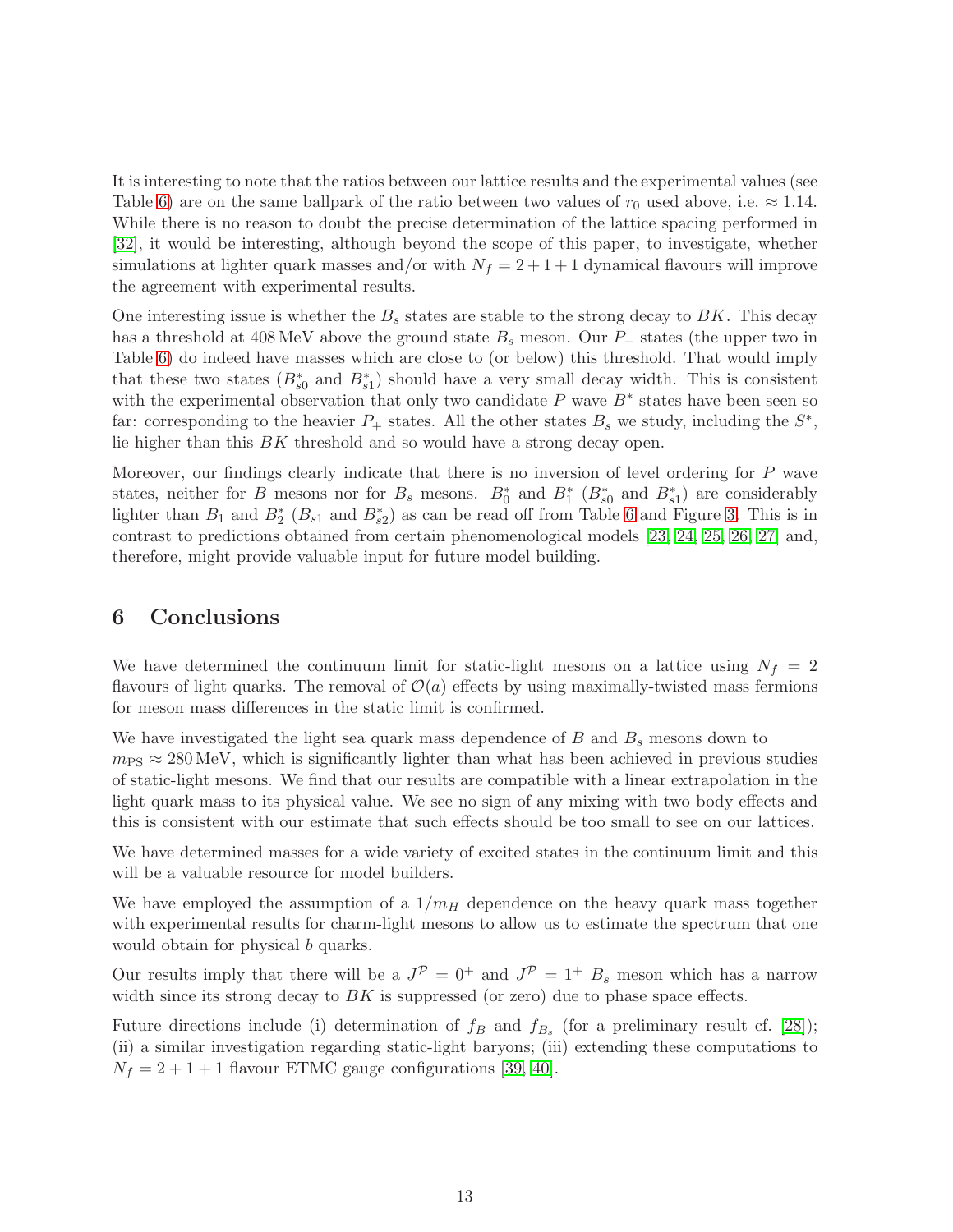### <span id="page-14-0"></span>A Details of the fitting procedure

Data points  $(m_{\text{PS}})^2$  and  $\Delta M(j^{\mathcal{P}}), j^{\mathcal{P}} \in \{P_-, P_+, D_\pm, D_+, F_\pm, S^*\}$  corresponding to the same  $\beta$  are correlated via the lattice spacing a. We take that into account via a covariance matrix, which we estimate by resampling  $m_{PS}a$ ,  $\Delta M(j^{\mathcal{P}})a$  and a (100,000 samples). Consequently, we do not fit straight lines to the Data points  $((m_{PS})^2, \Delta M(j^{\mathcal{P}}))$  individually for every static-light state  $j^{\mathcal{P}}$ , but perform a single correlated fit of six straight lines to the six mass differences of interest. During the fitting we take statistical errors both along the horizontal axis (errors in  $(m<sub>PS</sub>)<sup>2</sup>$ ) and along the vertical axis (errors in  $\Delta M(j^{\mathcal{P}})$ ) into account.

The method of performing the two-dimensional fits is based on what has been used in [\[41\]](#page-18-4).

To be able to express the corresponding equations in a compact way, we introduce the following notation:

- $z = (x, y(1), y(2), \ldots).$
- $\mathbf{x} = (((m_{\text{PS}})^2)^{(1)}, ((m_{\text{PS}})^2)^{(2)}, \ldots)$  (the upper index  $(\cdots)$  refers to both the lattice spacing and to the light quark mass).
- $y(j) = ((\Delta M)^{(1)}(j), (\Delta M)^{(2)}(j), ...)$  (the upper index  $(\cdots)$  refers to both the lattice spacing and to the light quark mass, the index (j) refers to  $j^{\mathcal{P}}$ ).
- C denotes the estimated covariance matrix for **z** (a  $56 \times 56$  matrix for B mesons, a  $42 \times 42$ matrix for  $B_s$  mesons).
- The linear fits  $y(j) = a(j)x + b(j)$  are parameterised by  $a(j)$  and  $b(j)$  (the quantities, which will finally allow the extrapolation to physical  $u/d$  quark masses).

The basic idea of the method is a maximum likelihood determination of the "true values"  $\bar{\mathbf{z}} = (\bar{\mathbf{x}}, \bar{\mathbf{y}}(1), \bar{\mathbf{y}}(2), \ldots)$ . This amounts to minimizing

$$
\frac{1}{2}\left(\mathbf{z}-\bar{\mathbf{z}}\right)^{T}C^{-1}\left(\mathbf{z}-\bar{\mathbf{z}}\right)-\sum_{j,n}\lambda_{n}(j)\left(a(j)\bar{x}_{n}+b(j)-\bar{y}_{n}(j)\right)
$$
\n(6)

with respect to  $\bar{z}$ ,  $a(j)$ ,  $b(j)$  and  $\vec{\lambda}(j)$  under the constraints  $\bar{y}_n(j) = a(j)\bar{x}_n + b(j)$ . For z we use the same resampling procedure as for estimating the covariance matrix (this is necessary, because  $z_A \equiv \langle ((m_{\text{PS}})^2)^{(n)} \rangle \neq \langle (m_{\text{PS}})^{(n)} a \rangle^2 / \langle a \rangle^2$  and  $z_A \equiv \langle (\Delta M)^{(n)}(j) \rangle \neq \langle (\Delta M)^{(n)}(j) a \rangle / \langle a \rangle$ .

The constraint minimization is equivalent to solving a system of non-linear equations, which we do by means of the scaled-hybrid algorithm of the GSL library [\[42\]](#page-18-5). It needs initial parameters, which should preferably be close to the global extremum. Such initial parameters can be obtained by individual standard one-dimensional straight line fits:

- $\lambda_n(j) = 0$ ,
- $a(j)$  and  $b(j)$  minimizing

$$
\sum_{n} \frac{(a(j)x_n + b(j) - y_n(j))^{2}}{C_{y_n(j), y_n(j)}},
$$
\n(7)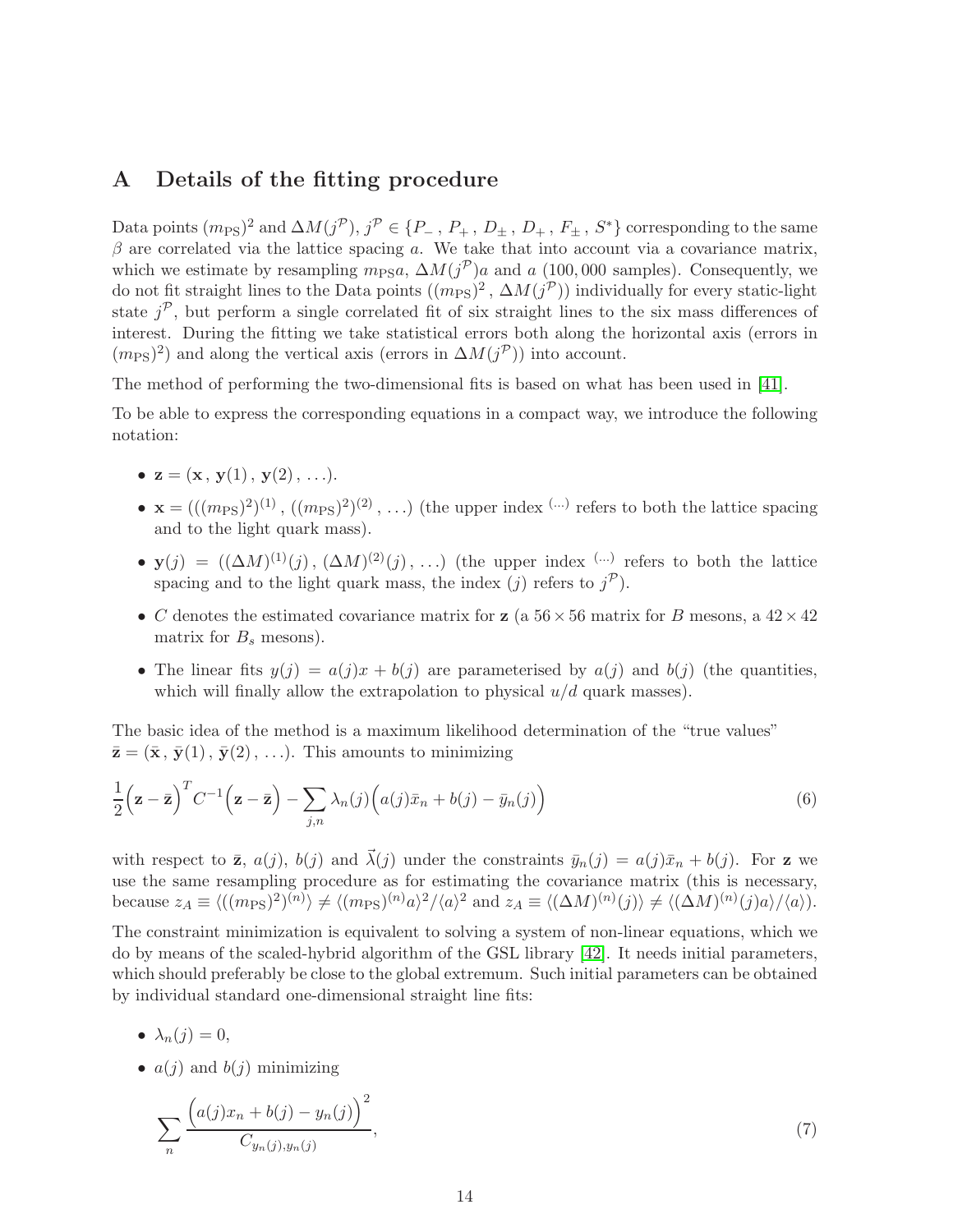•  $\bar{\mathbf{x}} = \mathbf{x}$  and  $\bar{\mathbf{y}}(j) = \mathbf{y}(j)$ .

To judge the quality of the resulting fit, we define a "reduced  $\chi^{2n}$  via

$$
\frac{\chi^2}{\text{d.o.f.}} = \frac{\left(\mathbf{z} - \bar{\mathbf{z}}\right)^T C^{-1} \left(\mathbf{z} - \bar{\mathbf{z}}\right)}{\text{d.o.f.}},\tag{8}
$$

where d.o.f. is the number of entries of  $\bar{z}$  minus the number of  $a(j)$  and  $b(j)$ , i.e. d.o.f. = 44 for B mesons and d.o.f. = 32 for  $B_s$  mesons respectively.

The resulting straight lines allow an extrapolation to physical  $u/d$  quark masses (corresponding to  $m_{PS} = 135 \text{ MeV}$ ). The corresponding statistical errors are obtained by repeating this fitting and extrapolation procedure 100 times with randomly sampled sets  $z_A$  (we randomly sample the input data and compute  $z_A \equiv ((m_{\rm PS})^{(n)} a)^2 / a^2$  and  $z_A \equiv ((\Delta M)^{(n)} (j) a) / a$  and taking the variance.

### Acknowledgments

We thank Rémi Baron for running contractions at  $\beta = 4.20$ . We acknowledge useful discussions with Vladimir Galkin, Karl Jansen, Marcus Petschlies and Carsten Urbach.

A.S. acknowledges financial support from Spanish Consolider-Ingenio 2010 Programme CPAN (CSD 2007-00042) and from Comunidad Autónoma de Madrid, CAM under grant HEPHA-COS P-ESP-00346. This work has been supported in part by the DFG Sonderforschungsbereich/Transregio SFB/TR9-03.

This work was performed using HPC resources from GENCI/IDRIS Grant 2009-052271. We thank CCIN2P3 in Lyon and the Jülich Supercomputing Center (JSC) for having allocated to us computer time, which was used in this work. We acknowledge computing resources provided by the NW Grid at Liverpool.

### <span id="page-15-0"></span>References

- [1] M. Neubert, "Heavy quark symmetry," Phys. Rept. 245, 259 (1994) [\[arXiv:hep-ph/9306320\]](http://arxiv.org/abs/hep-ph/9306320).
- <span id="page-15-2"></span><span id="page-15-1"></span>[2] T. Mannel, "Heavy-quark effective field theory," Rept. Prog. Phys. 60, 1113 (1997).
- [3] B. A. Thacker and G. P. Lepage, "Heavy quark bound states in lattice QCD," Phys. Rev. D 43, 196 (1991).
- <span id="page-15-4"></span><span id="page-15-3"></span>[4] B. Blossier et al., "A proposal for B-physics on current lattices," [arXiv:0909.3187](http://arxiv.org/abs/0909.3187) [hep-lat].
- [5] C. Michael and J. Peisa [UKQCD Collaboration], "Maximal variance reduction for stochastic propagators with applications to the static quark spectrum," Phys. Rev. D 58, 034506 (1998) [\[arXiv:hep-lat/9802015\]](http://arxiv.org/abs/hep-lat/9802015).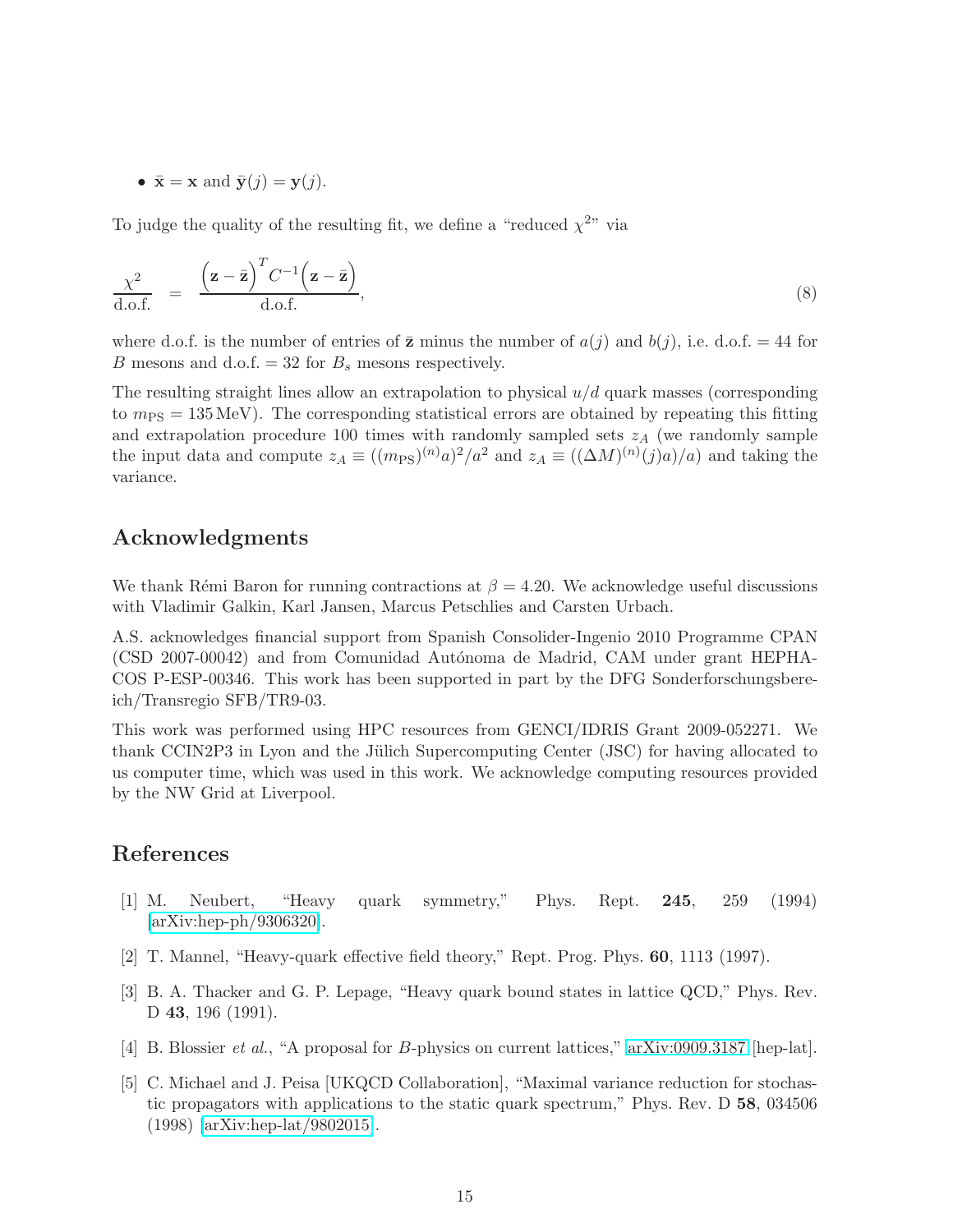- <span id="page-16-0"></span>[6] A. M. Green, J. Koponen, C. McNeile, C. Michael and G. Thompson [UKQCD Collaboration], "Excited B mesons from the lattice," Phys. Rev. D  $69, 094505$  (2004) [\[arXiv:hep-lat/0312007\]](http://arxiv.org/abs/hep-lat/0312007).
- <span id="page-16-2"></span><span id="page-16-1"></span>[7] T. Burch and C. Hagen, "Domain decomposition improvement of quark propagator estimation," Comput. Phys. Commun. 176, 137 (2007) [\[arXiv:hep-lat/0607029\]](http://arxiv.org/abs/hep-lat/0607029).
- <span id="page-16-3"></span>[8] J. Koponen, "Energies and radial distributions of  $B_s$  mesons on the lattice," Acta Phys. Polon. B 38, 2893 (2007) [\[arXiv:hep-lat/0702006\]](http://arxiv.org/abs/hep-lat/0702006).
- [9] J. Foley, A. O'Cais, M. Peardon and S. M. Ryan, "Radial and orbital excitations of staticlight mesons," Phys. Rev. D 75, 094503 (2007) [\[arXiv:hep-lat/0702010\]](http://arxiv.org/abs/hep-lat/0702010).
- <span id="page-16-5"></span><span id="page-16-4"></span>[10] J. Koponen [UKQCD Collaboration], "Energies of  $B_s$  meson excited states: a Lattice study," Phys. Rev. D 78, 074509 (2008) [\[arXiv:0708.2807](http://arxiv.org/abs/0708.2807) [hep-lat]].
- [11] T. Burch, D. Chakrabarti, C. Hagen, T. Maurer, A. Schafer, C. B. Lang and M. Limmer,  $B$  meson excitations with chirally improved light quarks," PoS LAT2007, 091 (2007) [\[arXiv:0709.3708](http://arxiv.org/abs/0709.3708) [hep-lat]].
- <span id="page-16-6"></span>[12] T. Burch, C. Hagen, C. B. Lang, M. Limmer and A. Schafer, "Excitations of single-beauty hadrons," Phys. Rev. D **79**, 014504 (2009) [\[arXiv:0809.1103](http://arxiv.org/abs/0809.1103) [hep-lat]].
- <span id="page-16-7"></span>[13] K. Jansen, C. Michael, A. Shindler and M. Wagner [ETM Collaboration], "Staticlight meson masses from twisted mass lattice QCD," PoS LATTICE2008, 122 (2008) [\[arXiv:0808.2121](http://arxiv.org/abs/0808.2121) [hep-lat]].
- <span id="page-16-8"></span>[14] K. Jansen, C. Michael, A. Shindler and M. Wagner [ETM Collaboration], "The static-light meson spectrum from twisted mass lattice QCD," JHEP 0812, 058 (2008) [\[arXiv:0810.1843](http://arxiv.org/abs/0810.1843) [hep-lat].
- <span id="page-16-9"></span>[15] B. Blossier et al. [ETM Collaboration], "Light quark masses and pseudoscalar decay constants from  $N_f = 2$  Lattice QCD with twisted mass fermions," JHEP 0804, 020 (2008) [\[arXiv:0709.4574](http://arxiv.org/abs/0709.4574) [hep-lat]].
- <span id="page-16-10"></span>[16] B. Blossier et al. [ETM Collaboration], "Pseudoscalar decay constants of kaon and Dmesons from  $N_f = 2$  twisted mass lattice QCD," JHEP 0907, 043 (2009) [\[arXiv:0904.0954](http://arxiv.org/abs/0904.0954)  $\vert$ hep-lat $\vert$ .
- <span id="page-16-11"></span>[17] M. Bochicchio, G. Martinelli, C. R. Allton, C. T. Sachrajda and D. B. Carpenter, "Heavy quark spectroscopy on the lattice," Nucl. Phys. B 372, 403 (1992).
- <span id="page-16-12"></span>[18] D. Guazzini, H. B. Meyer and R. Sommer [ALPHA Collaboration], "Non-perturbative renormalization of the chromo-magnetic operator in heavy quark effective theory and the B∗ -B mass splitting," JHEP 0710, 081 (2007) [\[arXiv:0705.1809](http://arxiv.org/abs/0705.1809) [hep-lat]].
- <span id="page-16-13"></span>[19] B. Blossier, M. Della Morte, N. Garron, G. von Hippel, T. Mendes, H. Simma and R. Sommer, "Spectroscopy and decay constants from non-perturbative HQET at Order  $1/m$ ," [arXiv:0911.1568](http://arxiv.org/abs/0911.1568) [hep-lat].
- <span id="page-16-14"></span>[20] B. Blossier, M. Della Morte, N. Garron and R. Sommer, "HQET at order  $1/m$ : I. Nonperturbative parameters in the quenched approximation," [arXiv:1001.4783](http://arxiv.org/abs/1001.4783) [hep-lat].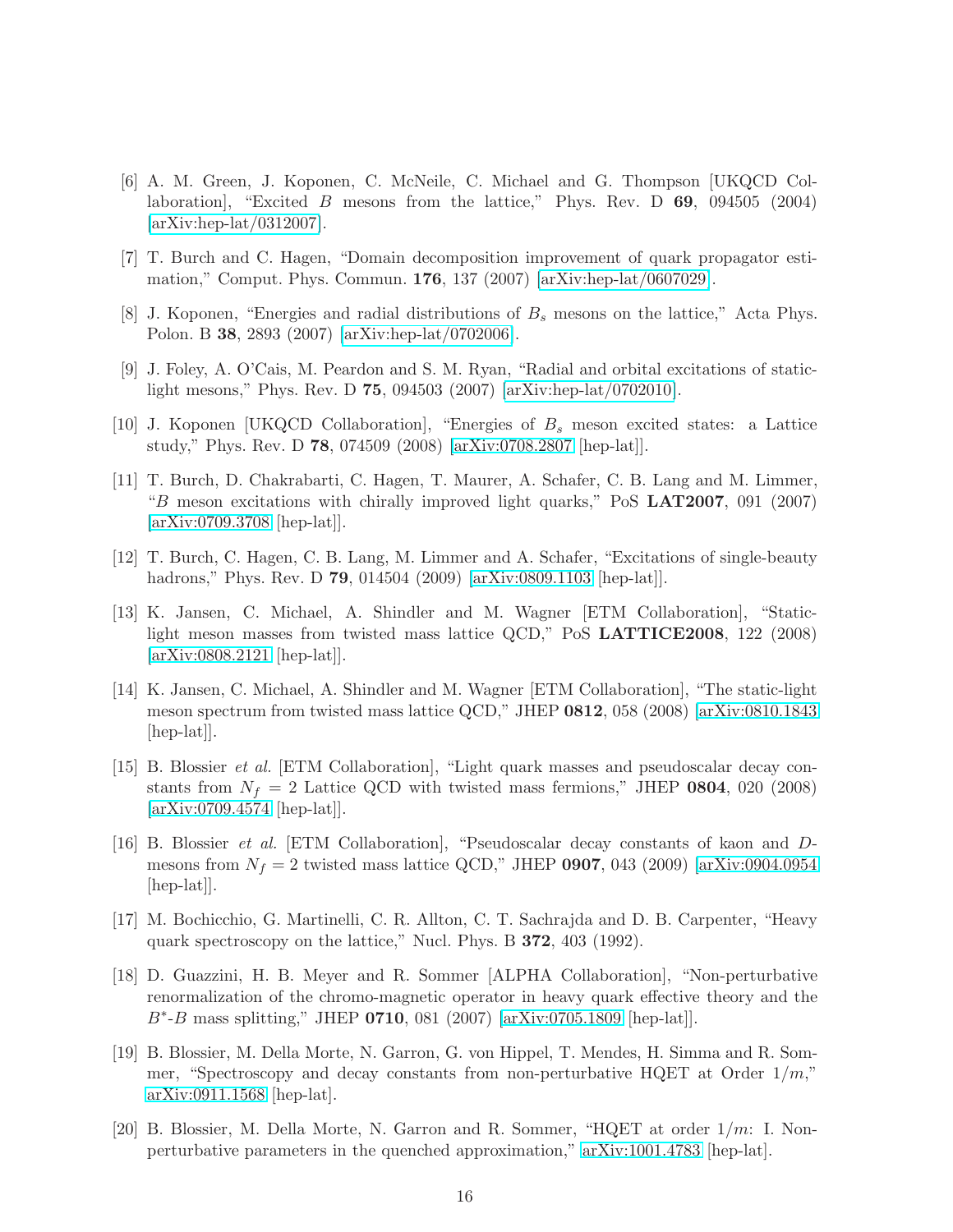- <span id="page-17-0"></span>[21] B. Blossier, M. Della Morte, N. Garron, G. von Hippel, T. Mendes, H. Simma and R. Sommer, "HQET at order  $1/m$ : II. Spectroscopy in the quenched approximation," [arXiv:1004.2661](http://arxiv.org/abs/1004.2661) [hep-lat].
- <span id="page-17-2"></span><span id="page-17-1"></span>[22] C. Amsler et al. [Particle Data Group], Phys. Lett. B 667, 1 (2008) and 2009 partial update for the 2010 edition.
- <span id="page-17-3"></span>[23] H. J. Schnitzer, "Spin structure in meson spectroscopy with an effective scalar confinement of quarks," Phys. Rev. D 18, 3482 (1978).
- <span id="page-17-4"></span>[24] H. J. Schnitzer, "Where are the inverted multiplets of meson spectroscopy?," Phys. Lett. B 226 (1989) 171.
- [25] D. Ebert, V. O. Galkin and R. N. Faustov, "Mass spectrum of orbitally and radially excited heavy-light mesons in the relativistic quark model," Phys. Rev. D 57, 5663 (1998) [Erratumibid. D 59, 019902 (1999)] [\[arXiv:hep-ph/9712318\]](http://arxiv.org/abs/hep-ph/9712318).
- <span id="page-17-6"></span><span id="page-17-5"></span>[26] N. Isgur, "Spin-orbit inversion of excited heavy quark mesons," Phys. Rev. D 57, 4041 (1998).
- [27] D. Ebert, R. N. Faustov and V. O. Galkin, "Heavy-light meson spectroscopy and Regge trajectories in the relativistic quark model," [arXiv:0910.5612](http://arxiv.org/abs/0910.5612) [hep-ph].
- <span id="page-17-7"></span>[28] B. Blossier *et al.* [ETM Collaboration], " $f_B$  and  $f_{B_s}$  with maximally twisted Wilson fermions," [arXiv:0911.3757](http://arxiv.org/abs/0911.3757) [hep-lat].
- <span id="page-17-9"></span><span id="page-17-8"></span>[29] P. Weisz, "Continuum limit improved lattice action for pure Yang-Mills theory. 1," Nucl. Phys. B 212, 1 (1983).
- <span id="page-17-10"></span>[30] A. Shindler, "Twisted mass lattice QCD," Phys. Rept. 461, 37 (2008) [\[arXiv:0707.4093](http://arxiv.org/abs/0707.4093) [hep-lat]].
- [31] Ph. Boucaud et al. [ETM collaboration], "Dynamical twisted mass fermions with light quarks: simulation and analysis details," Comput. Phys. Commun. 179, 695 (2008) [\[arXiv:0803.0224](http://arxiv.org/abs/0803.0224) [hep-lat]].
- <span id="page-17-11"></span>[32] R. Baron et al., "Light meson physics from maximally twisted mass lattice QCD," [arXiv:0911.5061](http://arxiv.org/abs/0911.5061) [hep-lat].
- <span id="page-17-13"></span><span id="page-17-12"></span>[33] C. Michael, "Adjoint sources in lattice gauge theory," Nucl. Phys. B 259, 58 (1985).
- [34] B. Blossier, M. Della Morte, G. von Hippel, T. Mendes and R. Sommer, "On the generalized eigenvalue method for energies and matrix elements in lattice field theory," JHEP 0904, 094 (2009) [\[arXiv:0902.1265](http://arxiv.org/abs/0902.1265) [hep-lat]].
- <span id="page-17-14"></span>[35] B. Blossier, M. Wagner and O. Pene [ETM Collaboration], "Lattice calculation of the Isgur-Wise functions  $\tau_{1/2}$  and  $\tau_{3/2}$  with dynamical quarks," JHEP 0906, 022 (2009) [\[arXiv:0903.2298](http://arxiv.org/abs/0903.2298) [hep-lat]].
- <span id="page-17-15"></span>[36] C. McNeile and C. Michael [UKQCD Collaboration], "Mixing of scalar glueballs and flavoursinglet scalar mesons," Phys. Rev. D  $63$ , 114503 (2001) [\[arXiv:hep-lat/0010019\]](http://arxiv.org/abs/hep-lat/0010019).